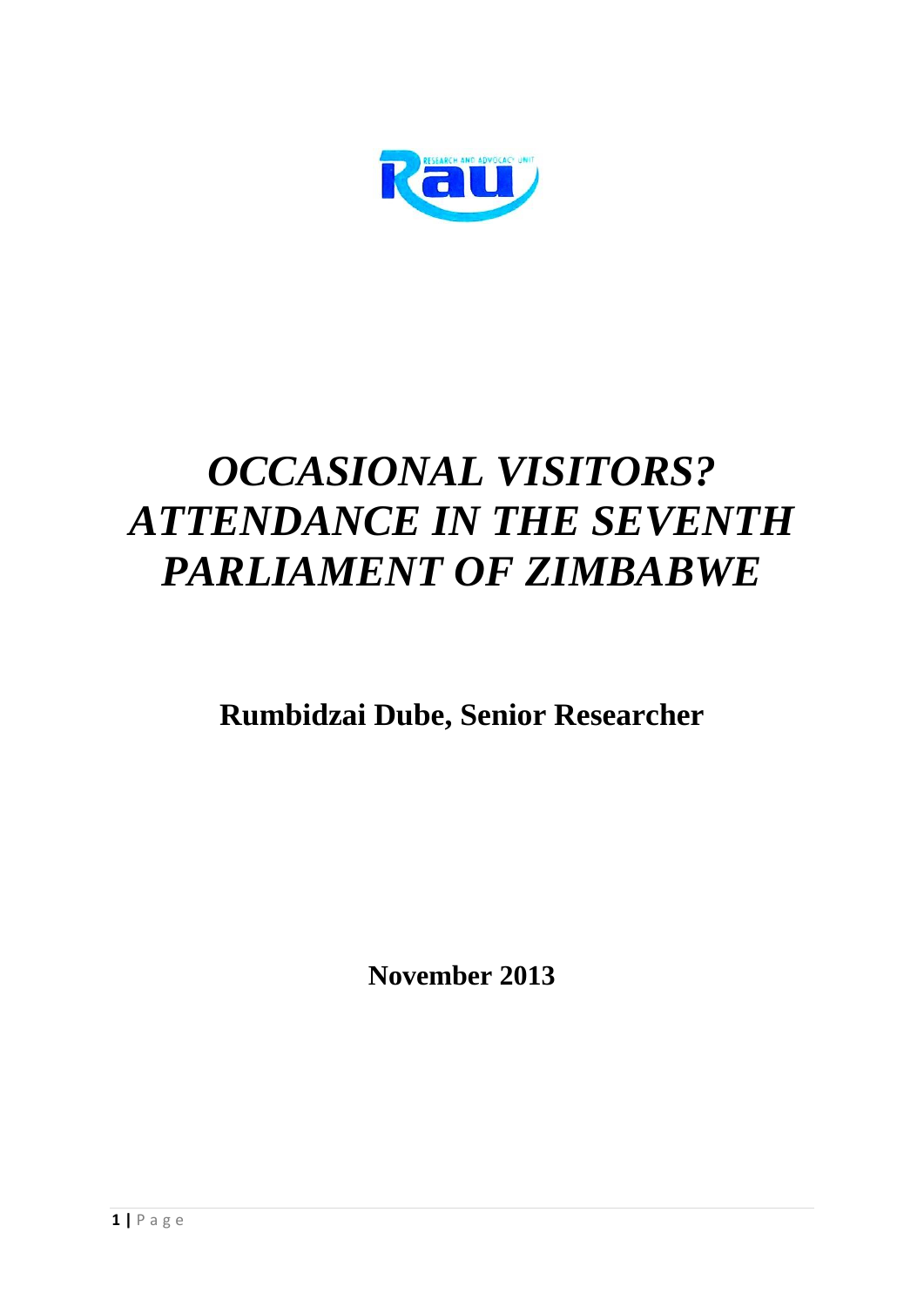#### **Executive Summary**

After its five year term, the Seventh Parliament of Zimbabwe - which existed during the life of the Global Political Agreement - was widely believed to have been ineffective. This motivated a need to analyse whether the Seventh Parliament was in reality an idle body or it performed its role to the best of its ability, under the circumstances. This paper is first of a three part series of an intensive analysis of the performance of the Seventh Parliament in its last year of tenure from June 2012 until June 2013. Key indicators including attendance of parliamentary sittings, participation in ordinary plenary sessions, participation in portfolio committees, and participation in question and answer sessions were used in the assessment of the Seventh Parliament. This is the first of the three reports and is concerned only with attendance of Parliamentarians in the House of Assembly and Senate.

Some findings were not pretty. Among other things, it emerged that:

- i. During the period under study, the Parliament passed 13 bills;
- ii. Juxtaposition of the average cost of maintaining an MP (\$1,115 per sitting), versus time spent in Parliament (2 hours and 30 minutes per sitting for the House of Assembly and 1 hour and 14 minute per sitting for Senate) and attendance (on average 31/48 for House of Assembly and 17/50 for Senate) in general is at great odds;
- iii. Attendance in the House of Assembly is relatively good while in the Senate the patterns of non-attendance are shocking. Out of a possible 48 sittings in the House of Assembly the average attendance was 64.9% and out of a possible 50 sittings in the Senate, the average rate of attendance was only 33%;
- iv. Criticisms of the Seventh Parliament include: self-aggrandisement, incompetence and poor attendance to plenary sessions;
- v. There is only one female out of the 10 highest attending members to both the House of Assembly and Senate sittings. Highest attendance was observed among men in both houses;
- vi. While the House of Assembly sat for significantly long periods, the Senate did not do so well. The longest sitting in the House of Assembly was 6 hours 58 minutes while that of the Senate was 3 hours and 38 minutes. The shortest sitting in the House of Assembly lasted for 5 minutes while the shortest in the Senate lasted for 4 minutes.
- vii. The House of Assembly debated for a period twice as long as Senate. In the period June 2012 to June 2013, the House of Assembly debated for 120 hours while the Senate only debated for 62 hours and 39 minutes;
- viii. Among the plausible reasons for poor attendance in both houses of Parliament are concerns about non-payment of allowances and the issue of absentee MPs who are also Ministers serving doubly as executive and legislature.

This report also discusses whether a technocratic government is the answer to the country's development agenda. Would it be ideal to have a technocratic government in which ministers of government are *not* career politicians, and, in some cases, not even members of political parties, but composed of experts in the fields of their respective ministries? In short, the paper interrogates whether or not Parliament is "*a meeting of more or less idle people."*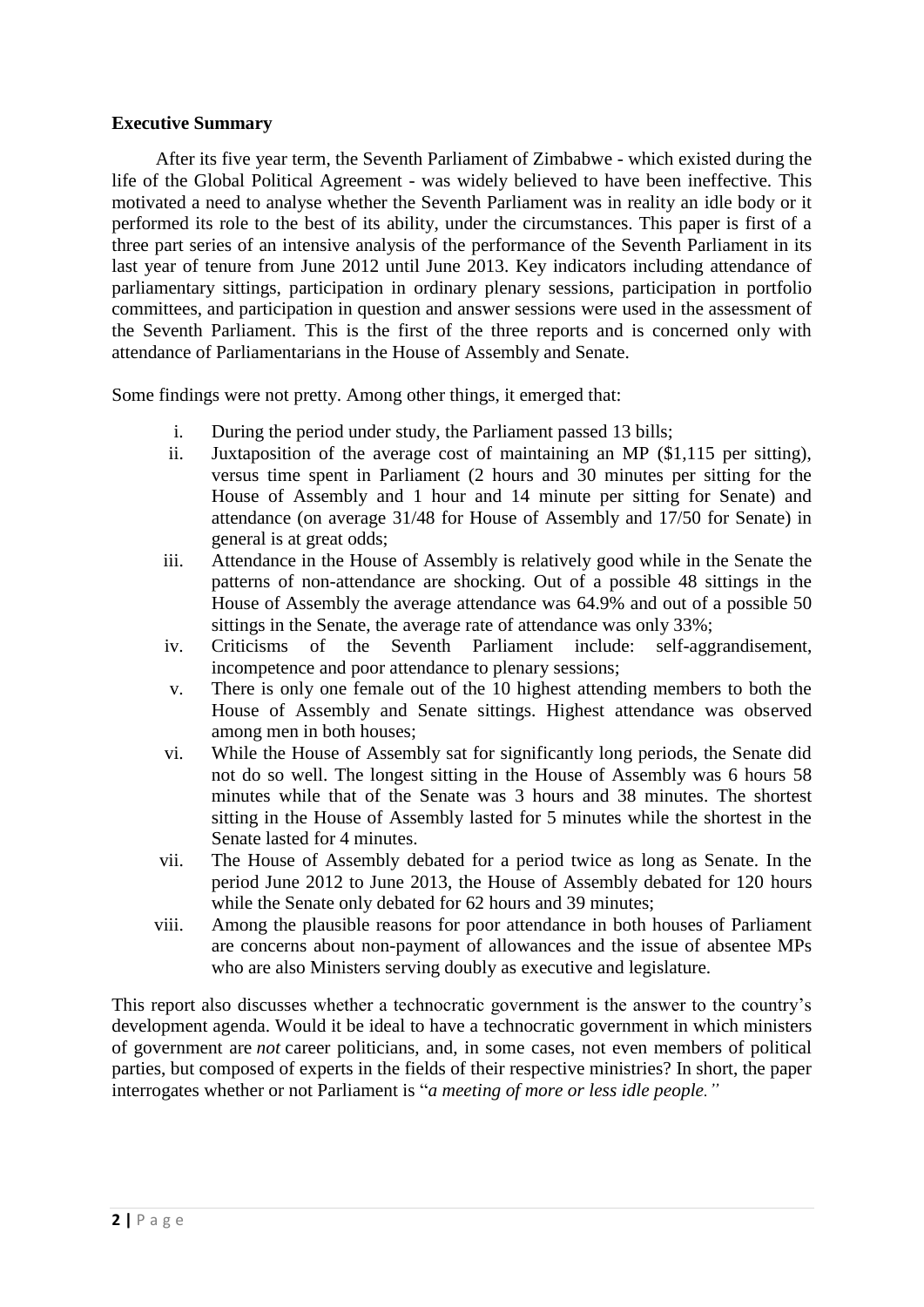# **1. BACKGROUND**

*["A Parliament is nothing less than a big meeting of more or less idle](http://www.brainyquote.com/quotes/quotes/w/walterbage134203.html)  [people."](http://www.brainyquote.com/quotes/quotes/w/walterbage134203.html)- [Walter Bagehot](http://www.brainyquote.com/quotes/authors/w/walter_bagehot.html) (1826-1877)*

Was Bagehot's worldview too cynical? Are parliaments really that ineffective? If so, what has history taught human beings about governance and the representation of ordinary people through Parliament from the 19<sup>th</sup> Century into the 21<sup>st</sup> Century?

On 25th June 2013, 'The Zimbabwean'<sup>1</sup> carried a report which, in essence, stated that the Seventh Parliament of Zimbabwe was a "useless" Parliament. The Seventh Parliament existed under the inclusive government set up by the Global Political Agreement  $(GPA)$ . <sup>2</sup>The report in 'The Zimbabwean' explained that the Seventh Parliament had been ineffective and disastrously marred by political divisions leading to the failure by the Parliament to contribute towards the country's social, political, and economic development. As a matter of priority, beyond civil and political reforms, there was an expectation for improvements to the social and economic status of citizens, including improvements to access to health care, education, housing, and food security. Expectations for visible development in communities such as improvements to roads and other infrastructure also existed among the population.

Under the GPA, political parties had a duty to adhere to the principles of the rule of law and to end violence as a means of resolving political differences.<sup>3</sup>This raised hopes for a shift to democratic rule, promotion of democratic values, human freedom, and security of the person. There were also expectations to amend existing legislation to conform to the "spirit of the Agreement. "Politically, changes were expected relating to a shift in the interpretation and implementation of provisions in the Public Order and Security Act (POSA) relating to the exercise of the freedom to assembly and association;<sup>4</sup> media reforms - including an amendment to or repeal of the Access to Information and Protection of Privacy Act  $(AIPPA)$ ;<sup>5</sup> and security sector reform, including the promulgation of a Code of Conduct for members of the security forces such as the police, the army, the prison services, and the Central Intelligence Organisation (CIO) to conduct their duties in a non-partisan and nonbiased manner. Analysts however dismissed the concept of the "spirit of the Agreement" arguing that it was subject to a variety of interpretations, more so in the context of Zimbabwe where the GPA itself was badly drafted.<sup>6</sup>

Furthermore, given that no judicial body was established with the power to determine whether there was adherence to the undertakings under the GPA or to give binding orders to ensure such compliance, these hopes were dashed. Although the GPA set up the Joint Monitoring and Implementation Committee (JOMIC) to address breaches of the GPA, JOMIC had political power rather than legal power.<sup>7</sup> And, furthermore, SADC had accepted "facilitation" rather than "mediation" as its role in guaranteeing the GPA, which meant that

 $\overline{a}$ <sup>1</sup>Masunugure E speaking to 'The Zimbabwean' "Seventh Parly: Analysts Speak Out" available at

http://www.thezimbabwean.co/news/zimbabwe/66412/seventh-parly-analysts-speak.html, 25<sup>th</sup> June 2013.

<sup>2</sup> The Global Political Agreement was officially signed between ZANU-PF, the MDC-T and the MDC on 15th September 2008. The Agreement was negotiated by the former President of South Africa, Thabo Mbeki under the auspices of the Southern African Development Community (SADC). Its official title is the Inter-Party Agreement.

<sup>&</sup>lt;sup>3</sup> Articles 11.1 (b) and 18 of the GPA respectively.

<sup>4</sup> [Chapter 11:17] 2002.

<sup>5</sup> [Chapter 10:27] 2002.

<sup>6</sup> Matyszak D (2009), *Losing Focus-Zimbabwe's Power Sharing Agreement*, IDASA and RAU.

<sup>7</sup> See Article 22.1 of the GPA.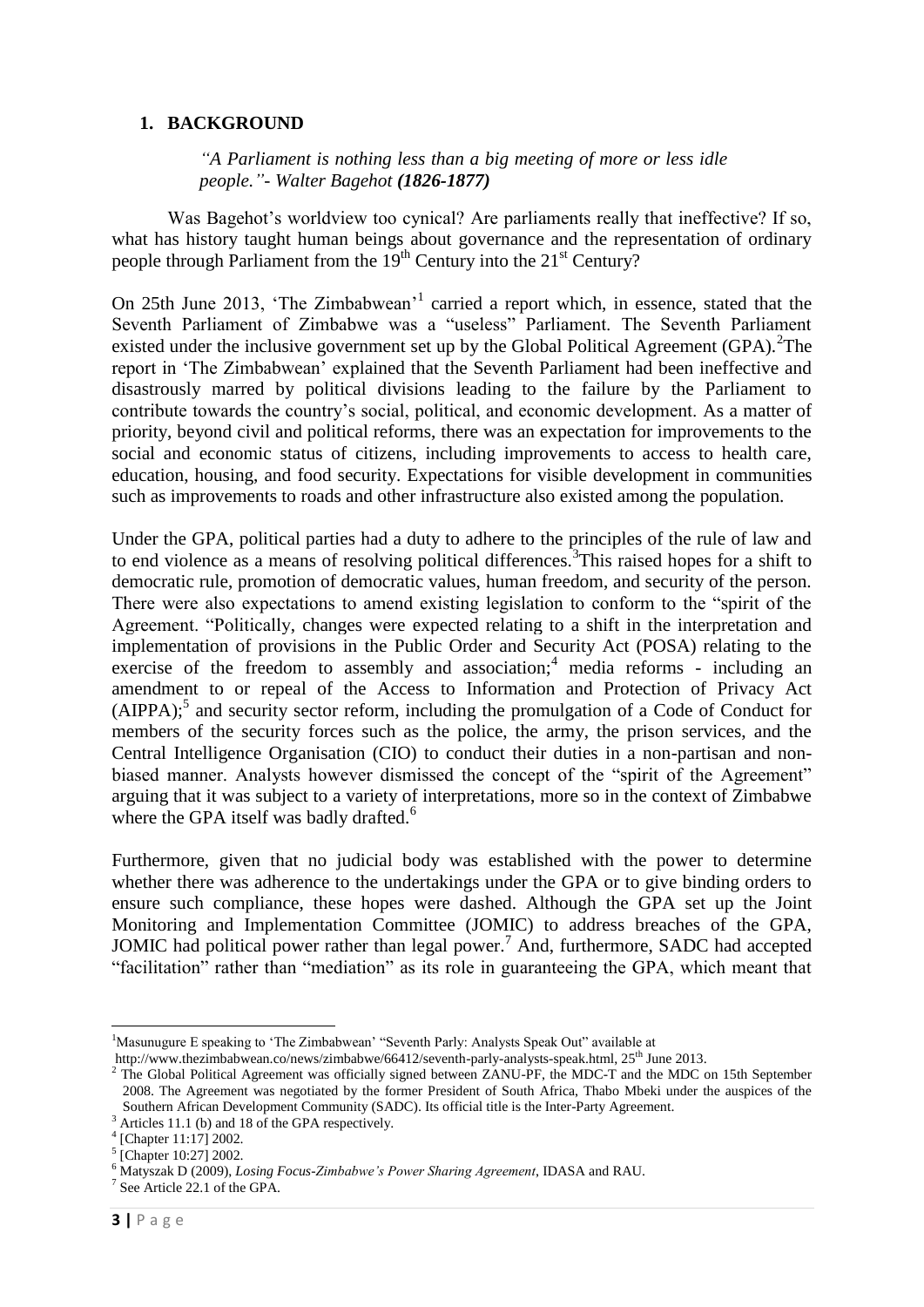there was no manner in which it could exert authority in the event of disagreement or deadlock.

However, by the time that the Seventh Parliament sat for the last time on  $27<sup>th</sup>$  June  $2013<sup>8</sup>$ very few of these expectations had been achieved. Parliament was officially dissolved at midnight of  $28<sup>th</sup>$  June 2013 after it had sat its full 5 year term in terms of Section 63 (4) of the old Constitution of Zimbabwe<sup>9</sup>, which stated that;

*"Parliament ... shall last for five years, which period shall be deemed to commence on the day the person elected as President enters office ... and shall then stand dissolved*."

Prominent political commentators have described the tenure of the Seventh Parliament as a lost opportunity for a shift in power to address the dominance of the executive over the legislature.<sup>10</sup>Others remained cynical towards the belief that the inclusive government would change anything, given the improbability of ZANU PF assenting to any reforms that would either limit its power in the inclusive government, or affect its chances in the inevitable future election.<sup>11</sup>However, whatever the problems, it was still the case that Parliament could exert a serious oversight role at the least, and become the site of push for serious reform at best, especially with the two MDCs having a majority in the House of Assembly.

This study was therefore motivated by the need to analyse whether the Seventh Parliament was in reality an idle body or whether it performed its role, but that role was not complemented by the other arms of government. In other words did Parliament debate and enact legislation and make relevant policy recommendations but these were not fully implemented by the executive or judiciary? This study explains the functions of Parliament, the roles and responsibilities of parliamentarians in building a vibrant democracy and the contributions that parliamentarians can make to the success of the work that Parliament does using a number of indicators. These indicators include attendance of parliamentary sittings, participation in ordinary plenary sessions, participation in portfolio committees, and participation in question and answer sessions.

This report, the first of the three-series study shall focus on attendance of parliamentary sittings only. Another two reports will follow focusing on gender and participation.

 $\overline{a}$  $8$  Veritas, Bill Watch 27/2013 [3<sup>rd</sup> July 2013].

<sup>9</sup> Constitution of Zimbabwe published as a Schedule to the Zimbabwe Constitution Order 1979 (S.I. 1979/1600 of the United Kingdom) and as amended by Amendment Act of 1981 (No. 2), Amendment (No. 2) Act of1981; Constitution of Zimbabwe Amendment (No. 3) Act of 1983; Constitution of Zimbabwe Amendment (No. 4) Act, 1984; Constitution of Zimbabwe Amendment (No. 5) Act, 1985; Constitution of Zimbabwe Amendment (No. 6) Act of1987; Constitution of Zimbabwe Amendment (No. 7) Act of1987; Constitution of Zimbabwe Amendment (No. 8) Act of 1989; Constitution of Zimbabwe Amendment (No. 9) Act of 1989; Constitution of Zimbabwe Amendment (No. 10) Act, 1990, Constitution of Zimbabwe Amendment (No. 11) Act, 1990, Constitution of Zimbabwe Amendment (No. 12) Act of 1993; Constitution of Zimbabwe Amendment (No. 13) Act of1993; Constitution of Zimbabwe Amendment (No. 14) Act of 1996; Constitution of Zimbabwe Amendment (No. 15) Act of 1998; Constitution of Zimbabwe Amendment (No. 16) Act, of 2000; Constitution of Zimbabwe Amendment (No. 17) Act of 2005; Constitution of Zimbabwe Amendment (No 18) Act of 2006 and Constitution of Zimbabwe Amendment (No 19) Act of 2012.

<sup>&</sup>lt;sup>10</sup> Makova P, 'Mixed feelings over Zimbabwe 7<sup>th</sup> Parliament performance,' The Standard, 23 June 2013, available at http://www.thestandard.co.zw/2013/06/23/mixed-feeling-over-parly-performance/.

<sup>&</sup>lt;sup>11</sup>RAU (2010) *What are the options for Zimbabwe? Dealing with the obvious!* Report produced by the Governance Programme. 4 May 2010. Harare: Research & Advocacy Unit.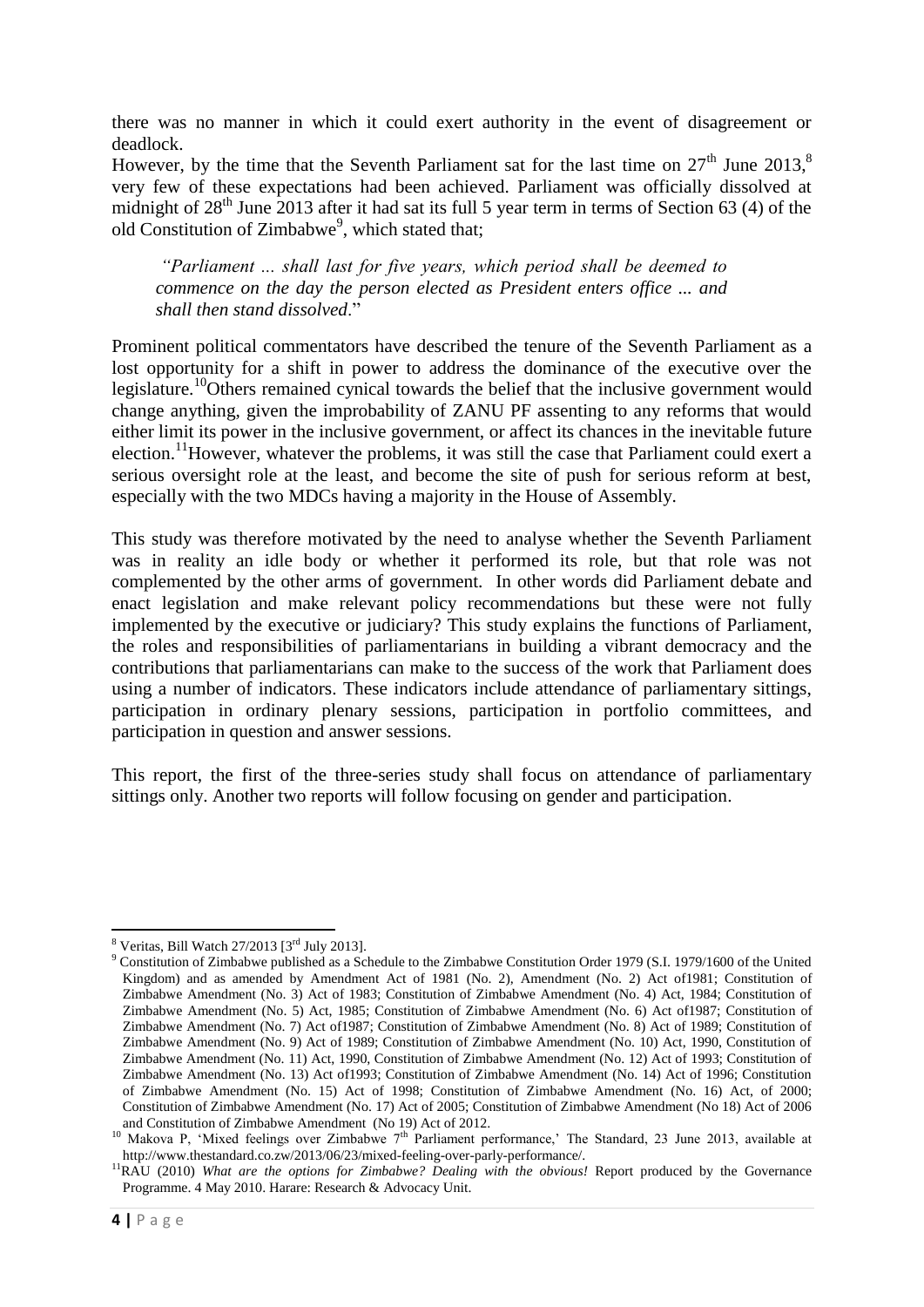#### **2. METHODOLOGY**

This study focused on the last year of the Seventh Parliament, running from June 2012 to June 2013. During this period, there were 48 sittings of the House of Assembly and 50 sittings of the Senate. Data relating to participation of parliamentarians was derived from a total of 98 Volumes of the Hansard, accessed directly from the Public Records Section of the Parliament of Zimbabwe, each corresponding directly with the sittings of the Houses.<sup>12</sup>The Hansard is a near-verbatim parliamentary record of the procedures of Parliament which is produced and made available on the morning after every sitting.<sup>13</sup>It reports, in the first person, the details of every speaker's speech in every sitting, removing repetitions, omitting redundancies, correcting obvious mistakes without leaving out anything or adding meaning to the details of the speeches. $14$ 

The name of the Hansard derives from the name of Thomas Cursan Hansard, an observer of the proceedings of the House of Commons who began the work of reporting on the debates in the House of Commons in Westminster in the United Kingdom in 1811.<sup>15</sup> The name "Hansard" was then adopted as the unofficial title for the document in the United Kingdom and Commonwealth countries, Zimbabwe included.<sup>16</sup>This name remains the same for Zimbabwe, despite its withdrawal from the Commonwealth.<sup>17</sup>The statistics relating to attendance derive from the attendance register, as maintained by the Papers Section of the Parliamentary Secretariat for the period June 2012 to June 2013. The Attendance Register was secured through a formal request made to, and approved by the Clerk of Parliament.

# **3. LIMITATIONS OF THE METHODOLOGY**

The first limitation relates to the attendance register. Although this register showed which members ticked themselves as having attended, it did not reflect those who attended but never spoke or those who marked themselves present and immediately left. Hence, mere reflection of attendance by ticking the register does not imply effectiveness of a particular member.

The second limitation lies in the fact that the last year of parliament's life may coincide, as it did in the period under study, with the period running up to a fresh election. At this time, members' energies are focused on ensuring their re-election and continued tenure. Consequently, attendance could either be temporarily improved in order to make a good impression on the electorate or it could be dismal because of the multiplicity of roles that divide members' attention. This makes it unclear what the actual levels of commitment or non-commitment members had.

<sup>&</sup>lt;sup>12</sup> These are Volumes  $39/1$  to  $39/30$  and Volumes  $38/36$  to  $38/53$  for the House of Assembly and Volumes  $21/31$ -21/49 and Volumes 22/01-22/29 for the Senate.

<sup>&</sup>lt;sup>13</sup> Zimbabwe is one of the few countries that are able to do this and the Parliament Secretariat must be commended for its good work as the availability of the Hansard enables timeous and timely distribution of vital information pertaining to Parliament's work.

<sup>&</sup>lt;sup>14</sup>Parliament of Zimbabwe- 'Background to the Hansard' available on

http://www.parlzim.gov.zw/index.php?option=com\_content&view=article&id=4&Itemid=5.

 $15$  As above.

 $16$  As above.

<sup>&</sup>lt;sup>17</sup> Zimbabwe formally withdrew its membership of the Commonwealth on 7 December 2003 following a decision by the Commonwealth states to indefinitely suspend Zimbabwe for human rights violations.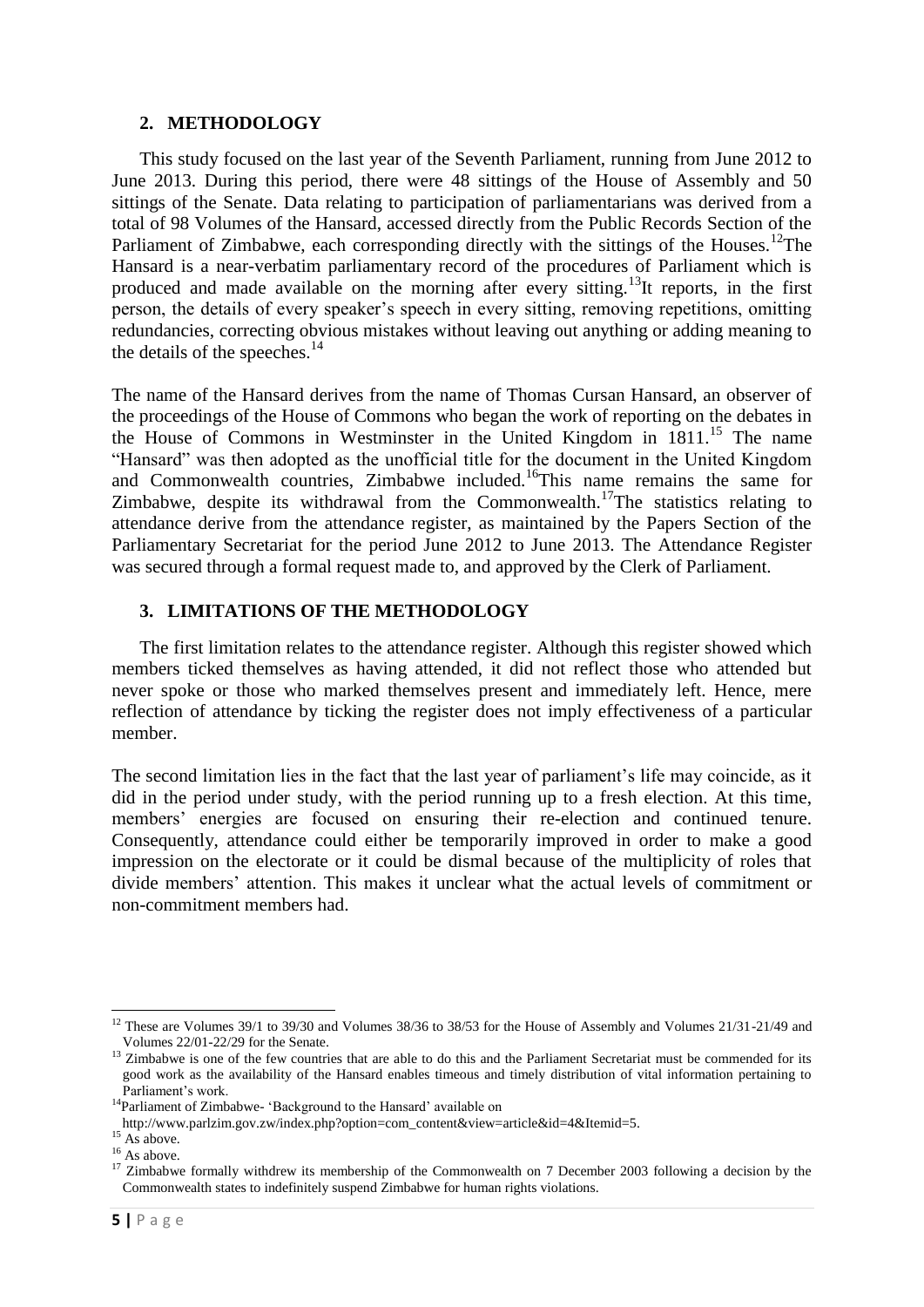#### 4. **THE ROLE OF PARLIAMENT**

The role of parliament is generally four-fold; oversight, law-making, fostering public debate, and representation.<sup>18</sup> The core mandate of the Zimbabwean Parliament is provided for in the Constitution. The Seventh Parliament was unique in that it was governed by two constitutions. The majority of the tenure<sup>19</sup> was governed by Chapter V of the old Constitution which, among other things, defined Parliament's legislative authority, $20$  its composition, $21$ tenure of members' seats, $2^2$  as well as powers and procedures of Parliament.<sup>23</sup> The mandate of Parliament was defined under the old Constitution as that of making laws for peace, order and good governance, as well as amending the Constitution.<sup>24</sup>

Under the new Constitution,  $^{25}$  the mandate of Parliament is provided for in section 117 (2) which states that "The legislative authority confers on the legislature the power to:

- *a. Amend this Constitution in accordance with section 328;*
- *b. Make laws for the peace, order and good governance of Zimbabwe; and*
- *c. Confer subordinate legislative powers upon another body or authority in accordance with section 134."*

Parliament is also tasked with protecting the Constitution, promote democratic governance, and ensure that the provisions of the Constitution are upheld, that state and all institutions and agencies of government at every level act constitutionally and in the national interest, and that all institutions and agencies of the state and government at every level are accountable to it.<sup>26</sup>

Parliament exercises its oversight role through thematic committees, portfolio committees, the Public Accounts Committee, the Post Audit Committee, and such other processes. These committees give parliamentarians a chance to question and critique decisions made by the executive. Ncube argues that, despite these procedures, the time frames allotted to Parliament to give its input are so short that Parliament ends up fast tracking and rubber stamping decisions made by the executive.  $27$ 

The Inter-Parliamentary Union  $(IPU)^{28}$  perceives Parliament's major role to be that of addressing the paradox of the perception of democracy as the ideal that forms the aspirations of many citizens against the perception that democracy does not work. In other words, Parliament's role is to address society's disillusionment with Parliament, which disillusionment is rooted in the contrast between what was promised with what was actually

<sup>18</sup> Ncube MJS (2013) *Accountability and Democracy* in K.Chitsike and A. Eaglestone (Eds*) Compromise or Compromised: An Assessment of Democracy in Transitional Zimbabwe*, the Democracy Index for Zimbabwe, p 76.

<sup>&</sup>lt;sup>19</sup> From March 2008 when Parliament was elected to March 2013 when a new constitution was adopted.

<sup>20</sup> Sections 32 and 33 of the old Constitution.

 $21$  Section 38 of the old Constitution.

 $22$  Section 41 of the old Constitution.

<sup>23</sup> Sections 50 to 57 of the old Constitution.

<sup>&</sup>lt;sup>24</sup> Section 50 and 52 of the old Constitution.

<sup>25</sup>Constitution of Zimbabwe Amendment (No 20) Act, 2013.

<sup>&</sup>lt;sup>26</sup> Section 119 of the new Constitution.

<sup>&</sup>lt;sup>27</sup> Ncube MJS (2013) Accountability and Democracy, as in note 18 above p 78.

<sup>&</sup>lt;sup>28</sup> Inter-Parliamentary Union 'Parliament and Democracy in the 21<sup>st</sup> Century' Preliminary Report, Convened by the Inter-Parliamentary Union at United Nations headquarters, New York, 7 to 9 September 2005, p 5, available at http://www.ipu.org/splz-e/sp-conf05/democracy-rpt.pdf.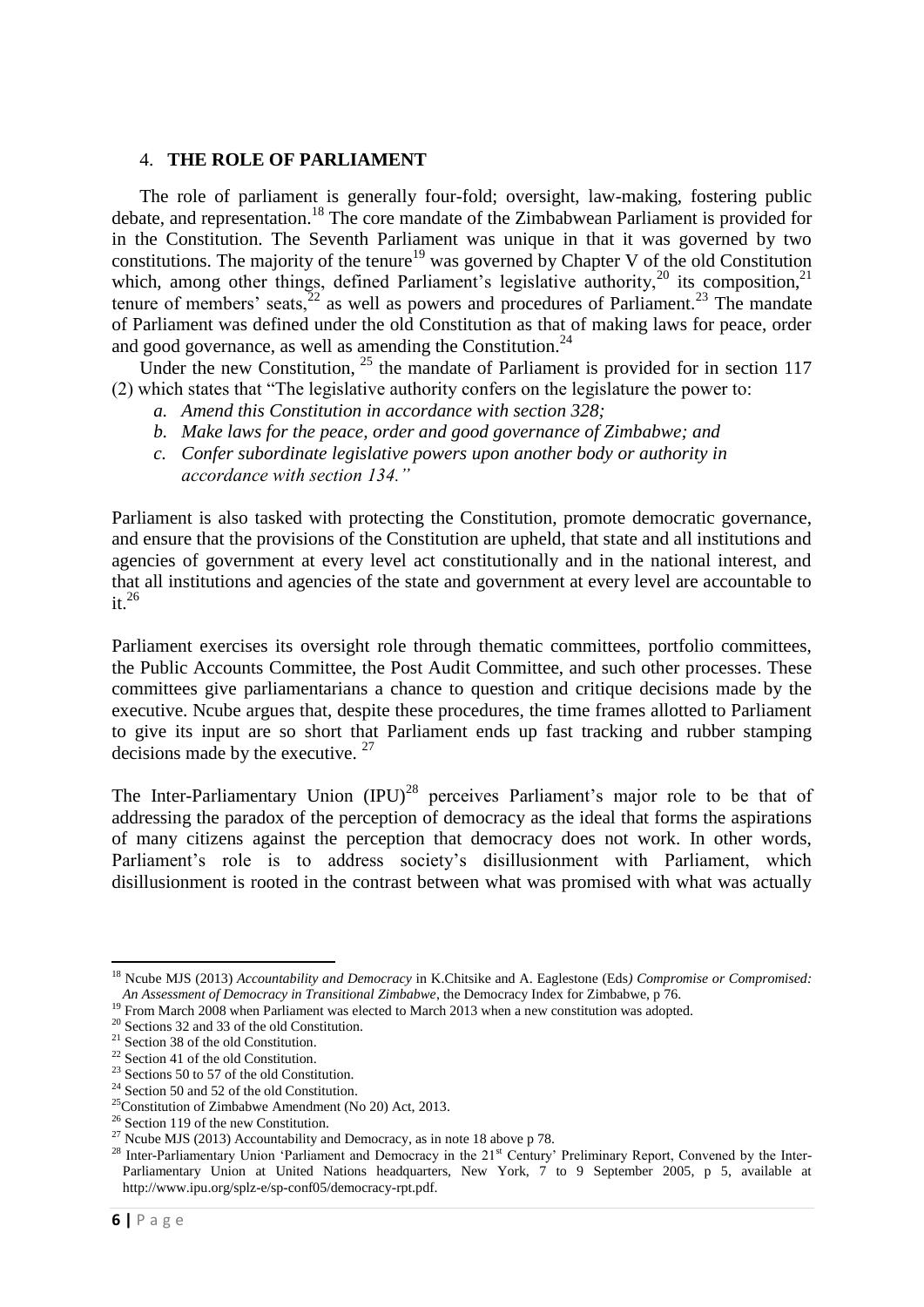done, what the famous Italian political theorist Norberto Bobbio has coined 'broken promises.'<sup>29</sup>

In its study on the relationship between Parliament and democracy in the  $21<sup>st</sup>$  century, the Inter-Parliamentary Union sets a model for a democratic Parliament.<sup>30</sup> That Parliament must embody the characteristics of representativeness, transparency, accessibility, accountability, and effectiveness. Parliament is representative when it embraces and addresses, both socially and politically, the aspirations of all citizens in their diversity, ensuring equal opportunities and protection for all. In exercising transparency, it must be open to scrutiny by any interested citizen, communicating its programmes and conduct of business, and responding to all questions by different media and interest groups.

Parliament must be accessible, all its work must encompass all sectors of society, including civil society, and the public must be involved in the work of parliament. The accountability of Parliament can be measured by the extent to which its members perform; their integrity and the extent to which they carry through the mandate of the constituency which brought them into office. If all these mandates are carried out, then Parliament can be at its most effective, carrying out its work in accordance with democratic values and the needs of the whole population.

The role of Parliament is therefore clear:<sup>31</sup>

- *it must be responsive to the needs of citizens;*
- *it must resolve the most pressing problems that confront society in its daily lives;*
- *it should represent society in all its diversity;*
- *it must reconcile the conflicting interests and expectations of different groups and communities;*
- *it should adapt society's laws to its rapidly changing needs and circumstances; and*
- *it must ensure that government is fully accountable to the people.*

#### **4.1 Duties of Parliamentarians**

In choosing parliamentarians, citizens seek representation. Parliamentarians thus have a duty to be available to represent the communities that elect them. Such representation is possible if they attend parliamentary sessions, participate effectively, and seek to influence policy in ways that respond to the needs of their constituencies. Parliamentarians must communicate and collaborate with their constituents' to document, know, understand, profile, and solve the problems that affect their constituencies. Parliamentarians must also update their constituents on progress made or challenges met in resolving the same. The availability of parliamentarians to their constituents is thus a fundamental requirement. In South Africa, Parliament executes what is called the "Constituency Period" in which parliamentarians are forced to be in their constituencies, answer questions, and report back on election promises in order for them to remain in touch with the people they represent.<sup>32</sup> Political parties are also

 $\overline{a}$ <sup>29</sup> Bobbio N (1987) *The Future of Democracy: A Defence of the Rules of the Game.* Bellamy R(Ed), Translated by Griffin R, University of Minnesota Press.

<sup>&</sup>lt;sup>30</sup> Inter-Parliamentary Union Report as in note 28 above p.5.

<sup>&</sup>lt;sup>31</sup> Inter-Parliamentary Union Report as in note 28 above p.5.

<sup>&</sup>lt;sup>32</sup>Constituency Work-Parliament of the Republic of South Africa Website, available at http://www.parliament.gov.za/live/content.php?Category\_ID=29.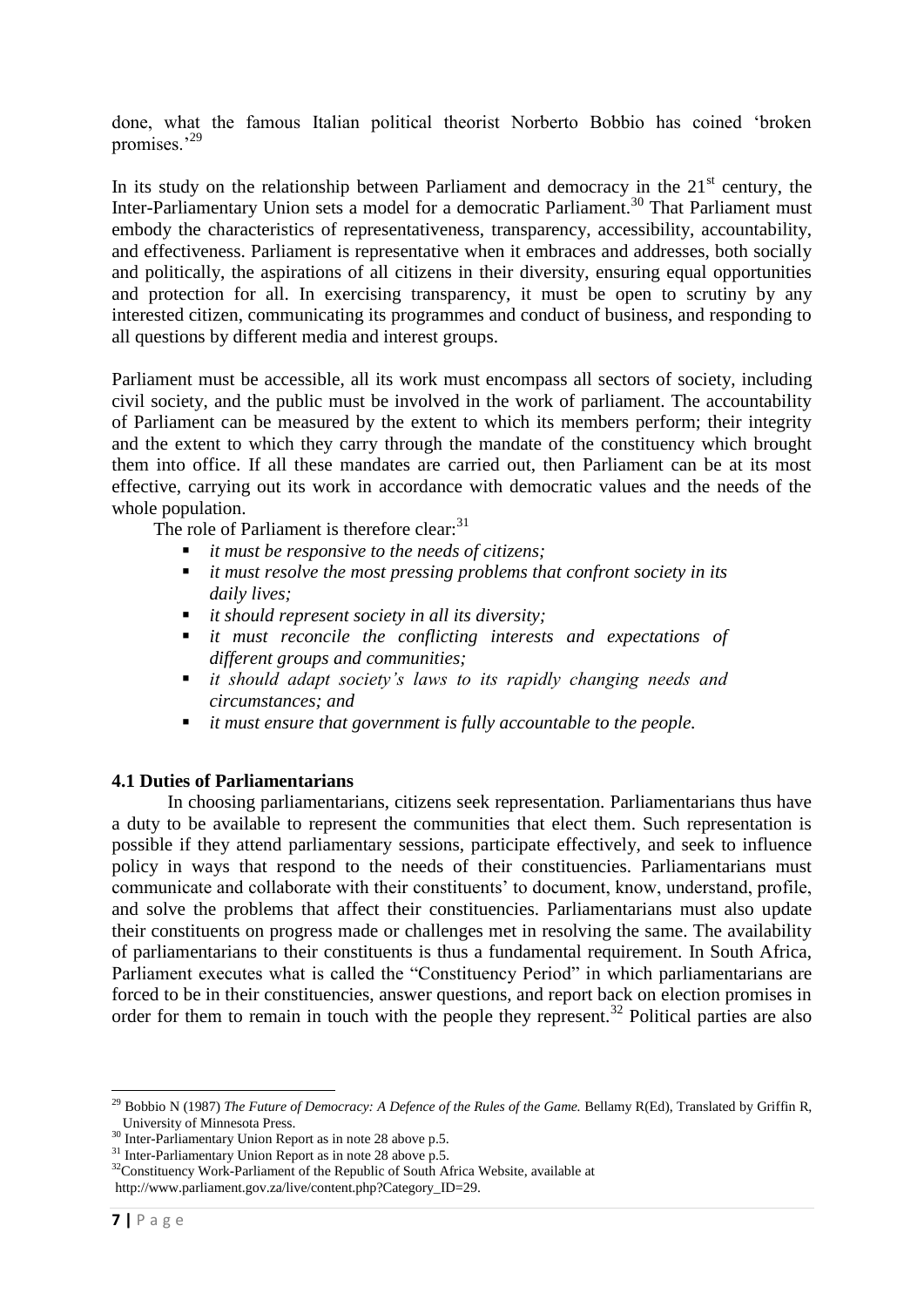given a fund to run constituency offices,<sup>33</sup>similar to the Constituency Development Funds given to parliamentarians under the Zimbabwean system.

# **4.2 Composition of the Seventh Parliament**

The Seventh Parliament came into being through a general election held on the  $29<sup>th</sup>$ March 2008. The Figure below illustrates the population size represented in the Seventh Parliament by each party.

# **Populations represented by each Party in the 7th Parliament**



Voter population sizes represented by each party in the two Houses of Parliament based on the constituencies each party won in the 2008 elections.

Infographic by Natasha Msonza

The Seventh Parliament existed under a constitutional dispensation in which Zimbabwe ran a bicameral system of legislation where two houses, the Senate and the House of Assembly, coexisted. The bicameral system under the old  $\overline{C}$  Constitution<sup>34</sup> was sustained in the new Constitution with a number of changes made to it.<sup>35</sup>First, changes were made in nomenclature (names) with the lower House of Parliament from the 'House of Assembly' to the 'National Assembly. 'Second, the number of parliamentarians changed in both Houses. In 2008, when the Seventh Parliament came into being, the lower House (the House of Assembly) consisted of 210 members, $36$  representing 210 constituencies. $37$  The upper House (the Senate) had 93

 $\overline{a}$ <sup>33</sup> Constituency Work- Parliament of the Republic of South Africa as in note 32 above.

<sup>&</sup>lt;sup>34</sup> Adopted in 1979 and subsequently amended 19 times.

<sup>&</sup>lt;sup>35</sup> Also known as the COPAC Constitution, this Constitution was adopted through the work of an appointed Parliamentary Select Committee tasked to spearhead the constitution making process as one of the major objectives of the government formed under the Global Political Agreement.

<sup>&</sup>lt;sup>36</sup> These numbers were subject to change to fit the formula of the Inclusive Government under the GPA.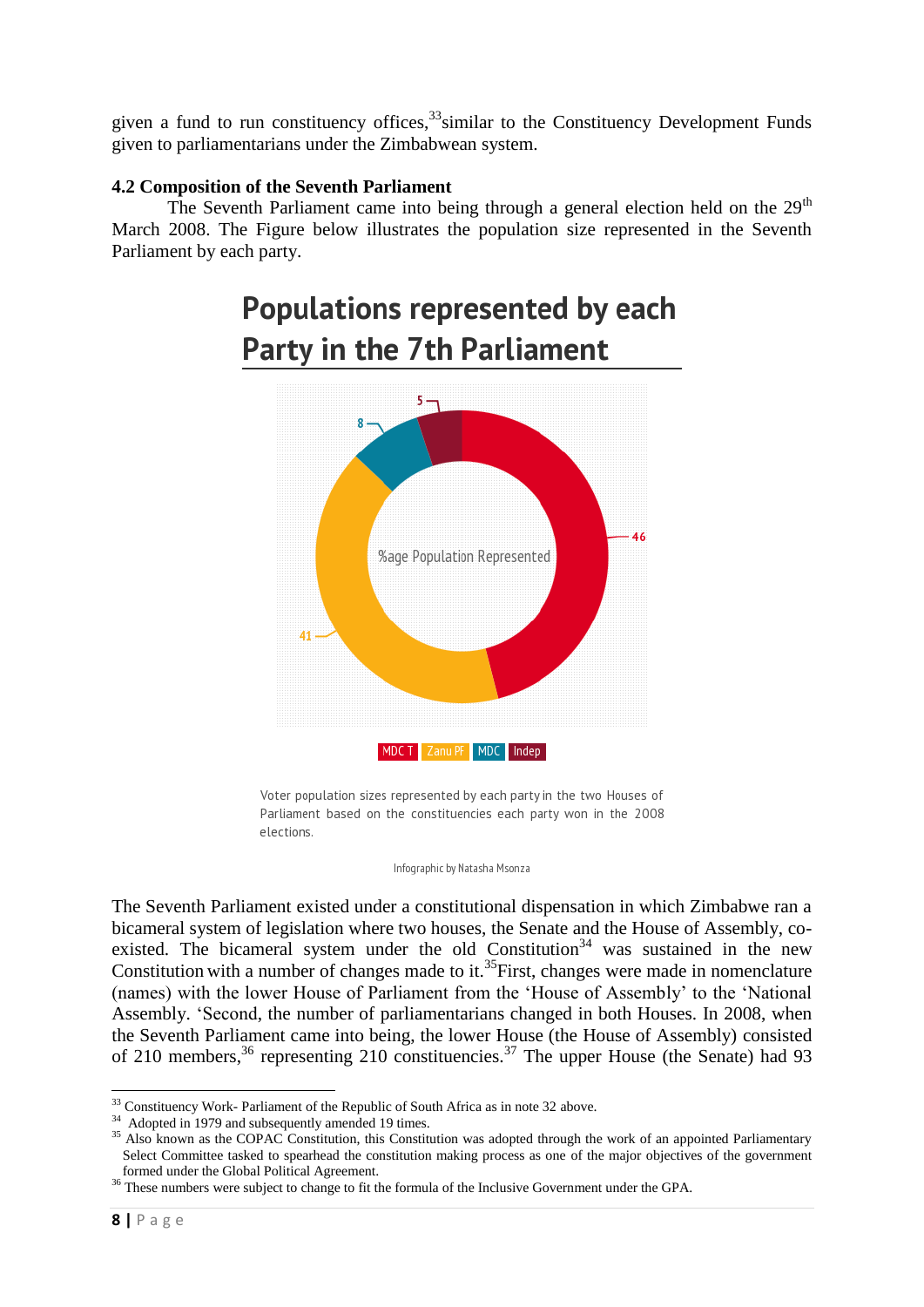Senators.<sup>38</sup> In the new Constitution the National Assembly has 270 members while Senate has 80 members. These new provisions did not affect the Seventh Parliament as they only came into effect at the holding of the general election on  $31<sup>st</sup>$  July 2013.

Third, the systems of election of members significantly changed. In 2008, all 210 members of the House of Assembly were directly elected by secret ballot in a first-past-the-post system.<sup>39</sup> Senate on the other hand had different dynamics. While 60 members (six in each of the ten provinces) were directly elected in the general election in a first-past-the-post system, the other 33 were direct Presidential appointments. Of the 33 appointees, ten were provincial governors, two were the President and the Deputy President of the Council of Chiefs, and 16 were Chiefs: two Chiefs per province other than Harare and Bulawayo metropolitan provinces, and the remaining five were appointed non-constituency Senators by the President.

Under the new Constitution, 210 members of the National Assembly are elected directly in a first-past-the-post and winner-takes-all system where the one who scores the majority of votes is declared the winner. The other 60 seats are reserved for women, chosen from each party with six seats allocated per Province, including the Metropolitan Provinces. Political parties will elect these women through a system of proportional representation, based on the total number of votes that each party received in the general election.<sup>40</sup> The election of Senators is conducted in accordance with the Electoral Law. 60 Senators (six from each province) are elected under a party-list system of proportional representation.<sup>41</sup> This election is based on the votes cast for candidates representing political parties in each of the provinces in the general election for members of the National Assembly, and in which male and female candidates are listed alternately.<sup>42</sup> The remaining 20 are appointed: 16 chiefs- two per province elected by the provincial assembly of Chiefs from each of the eight nonmetropolitan provinces namely Matebeleland North, Matebeleland South, Midlands, Mashonaland East, Mashonaland Central, Mashonaland West, Manicaland, and Masvingo, and a further two who are the President and Deputy President of the National Council of Chiefs, as well as two representatives of people living with disabilities.<sup>43</sup>

**<sup>.</sup>**  $37$  Section 38(1) of the old Constitution.

<sup>&</sup>lt;sup>38</sup> Section 34 of the old Constitution.

<sup>&</sup>lt;sup>39</sup> Whoever received the popular vote was declared the winner in accordance with the electoral law of Zimbabwe.

 $40$  Section 124 (1) (b) of the new Constitution.

<sup>41</sup> Section 120 of the new Constitution.

<sup>42</sup> Section 120 of the new Constitution.

<sup>43</sup> Section 120 of the new Constitution.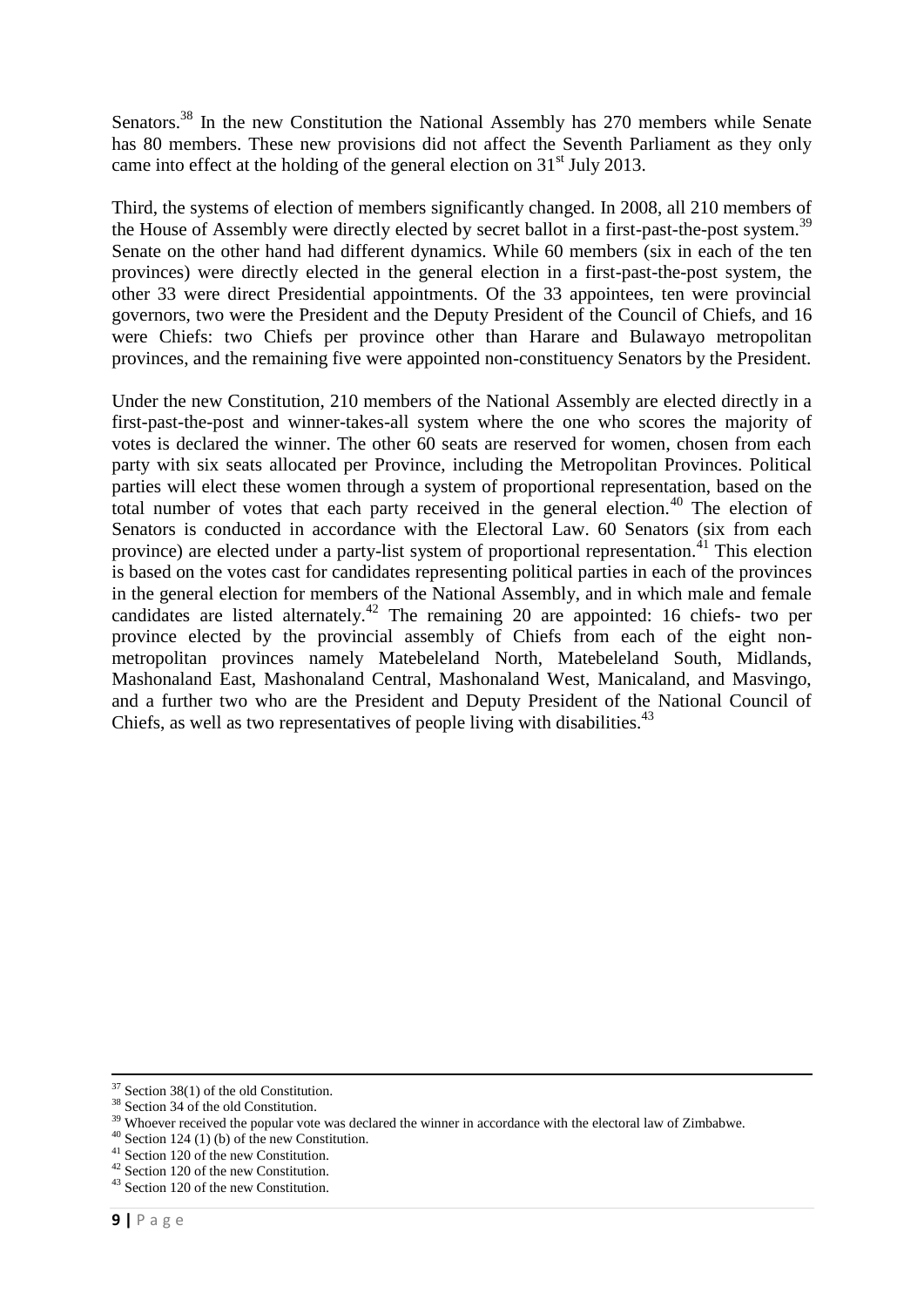The Figures below illustrate the representation of the different political parties in the Seventh Parliament from the 2008 General Elections.



# **House of Assembly**

In the House of Assembly, there were 210 seats 1 was taken by an Independent candidate ZANU PF had 98 seats MDC-T had 102 seats MDC had 9 seats

In the Senate there were 93 seats

None were taken by independent candidates

ZANU PF had 30 seats

MDC-T had 24 seats

MDC had 6 seats

The rest were Presidential appointees

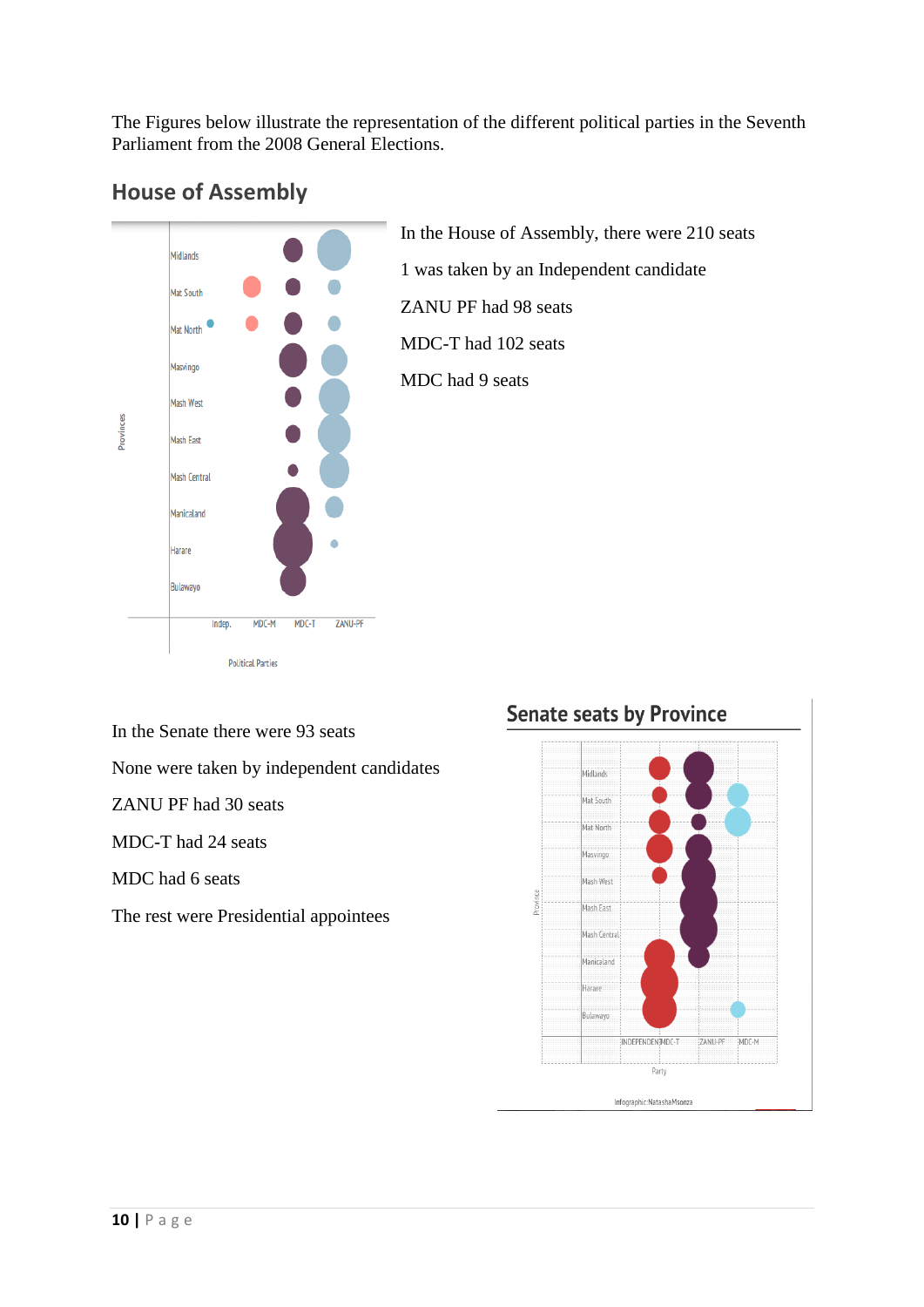#### **4.3 Working conditions**

Parliamentarians get paid US\$75 per sitting per person. This means that for every sitting that Parliament had between June 2012 and June 2013, if it constituted a full complement, Treasury had to release US\$15,750 for the House of Assembly and US\$6,975 for the Senate. The House of Assembly alone had 48 sittings in the period June 2012 to June 2013, meaning that for that period the budget set aside, just for sitting allowances, was approximately US \$756 000. This does not include the cost of accommodation to house the members, the transport allowances they were awarded for travelling from their constituencies, the food they ate during their stay, and any other contingent measures that could have been taken during these sitting periods, not to forget the fixed salaries of US\$1400 per month per parliamentarian. A recent press report claimed that the cost of hosting Parliament under the new Constitution, including accommodation, travel allowances, subsistence allowances, and sitting allowances will add up to at least US\$200,000 per week.<sup>44</sup>

Clearly, it is expensive to have a Parliament, and, with the increased number of parliamentarians under the new Constitution, it will be even more expensive to sustain the work of Parliament. These are large sums of money, public funds that require strict accountability and performance by those benefitting from the funds. Elected parliamentarians represent constituencies. They are the voice and eyes of these constituencies at the level of government. Hence, it follows that citizens should have high expectations of parliamentarians, and, if these expectations are not met, citizens should be able to pass a vote of no confidence in their leadership, and be allowed to elect new representatives to get value for their money, and not merely at the next general election.

During its tenure, the Seventh Parliament was tasked with a number of functions. Among these were the responsibilities to enact legislation and amend existing ones; approve the state budget including scrutinising taxation and expenditure in the context of the national budget; ratify international treaties and comply with the requirements of international treaty bodies; spearhead the constitution-making process; debate and make recommendations on issues of import on the nation's social and economic wellbeing; as well as scrutinising and overseeing the performance of the executive through assessing the personnel performance and the quality of state policy.

# **5. FINDINGS OF THIS RESEARCH**

# **5.1 Criticisms about the Seventh Parliament**

Various criticisms were expressed by the media and the public in the duration of the Seventh Parliament.

# *5.1.1 Self-Aggrandisement*

Reviewing reports in the public domain, it seems that the main criticism of Parliament was that parliamentarians were more concerned with making financial gains rather than improving the welfare of the citizens whom they represented. Among these allegations were the following;

**<sup>.</sup>** <sup>44</sup> Gumbo L, 'More Headaches for Parly,' The Herald, 7 October 2013, available at http://www.herald.co.zw/moreheadaches-for-parly/.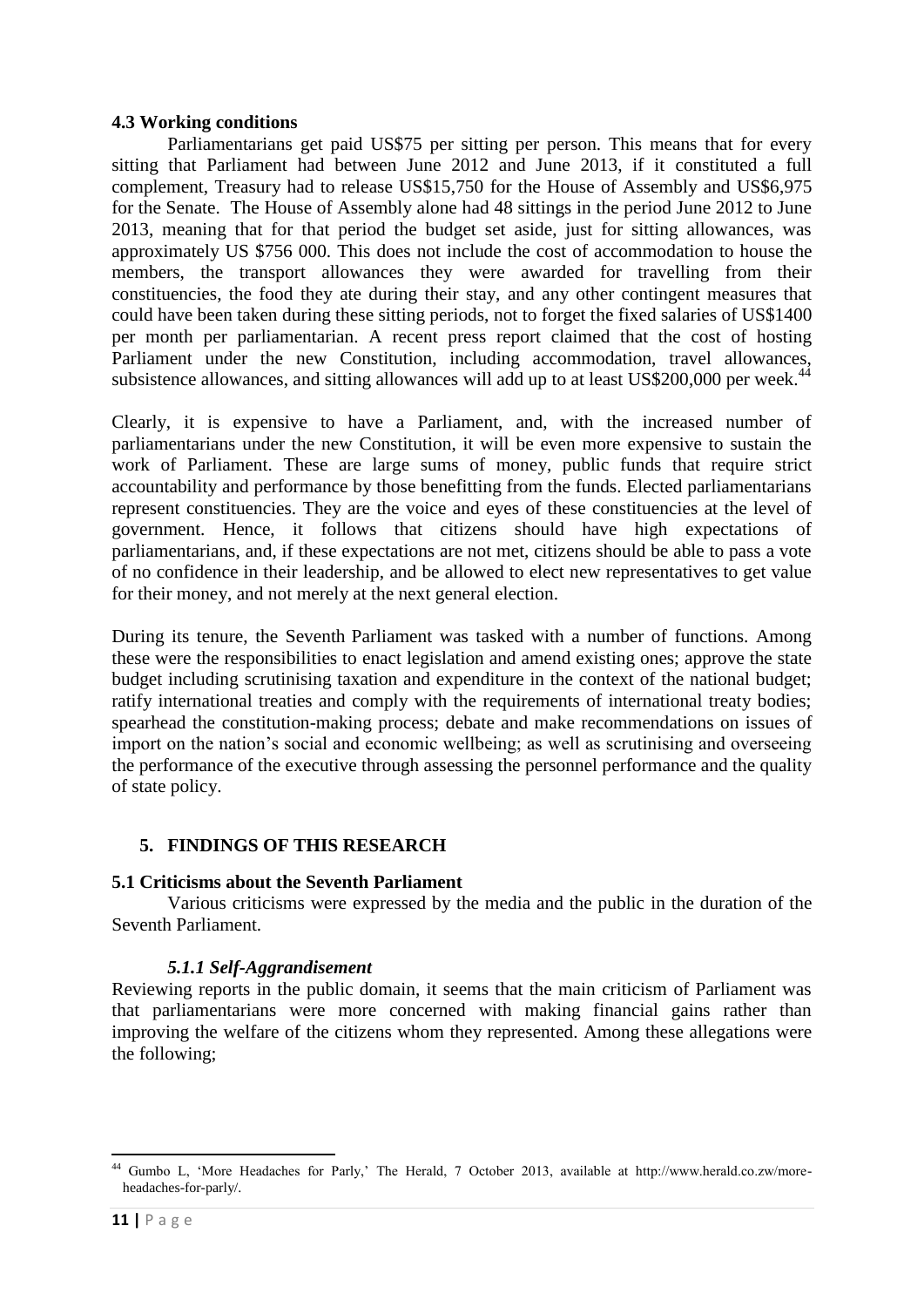- $\blacksquare$  That members were given car loans amounting to US\$30 000 each,  $45$ which loans were supposed to be repaid, but were written off in December 2013 by the Finance Ministry in a bid to appease members; <sup>46</sup>
- That members demanded sitting allowances and were paid a flat deposit of US\$15 000 each, pegged at US\$75 per sitting, even though some never attended Parliament;<sup>47</sup>
- **That many members abused the Constituency Development Funds they** were given, using them for personal gain than community benefits.<sup>48</sup> Constituency Development Funds are made available to facilitate frequent visitation by parliamentarians to their constituency through engagement and dialogue over use of the funds;  $49$
- That members are supposed to be paid a monthly salary of US\$1400 with no corresponding procedure for evaluating their performance in a valuefor-money-scenario;<sup>50</sup>and
- That since the inception of the Seventh Parliament, members demanded:
	- all-terrain vehicles to carry out their duties (even though most of them never visited their constituencies);
	- increased sitting allowances;
	- exemptions from paying utility bills;
	- increased salaries;
	- increased personal vehicle financing; and
	- $\bullet$  free residential stands.<sup>51</sup>

It is difficult to be precise about the remuneration of Parliamentarians, although, since they are paid with public funds, it should not be, but, during the last year of the Seventh Parliament, Parliamentarians would have received approximately US\$20,400, as well as expenses and the US\$30,000 car loans that were written off.

# *5.1.2 Incompetence*

The study revealed that the competencies of the Seventh Parliament were highly questionable. According to the Parliament of Zimbabwe Baseline Survey on Sector Specific Capacity Building Requirements for Committees of Parliament,<sup>52</sup> as of 31<sup>st</sup> October 2012, the Seventh Parliament had a 70% skills gap. Given that the tenure of the Seventh Parliament came to an end on  $28<sup>th</sup>$  June 2013, it means that for the better part of its existence, the Seventh Parliament operated at a 30% efficiency capacity, or even lower. The Baseline Survey revealed that parliamentarians lacked the basic skills that were highly critical to their performance, such as analysis of legislation, budget analysis, and report writing.

 $45$  The likelihood that members never intended paying back these loans and that the loans were taken with the eventual writeoff in mind suggests the commercialisation of the work of parliamentarians.

<sup>46</sup> Moyo H, 'MPs obsessed with money and luxury.' The Zimbabwe Independent, 7 December 2012, available at http://www.theindependent.co.zw/2012/12/07/mps-obsessed-with-money-and-luxury/.

 $47$  Moyo H 'MPs obsessed with money and luxury' as in note 46 above.

<sup>48</sup> Moyo H 'MPs obsessed with money and luxury' as in note 46 above.

<sup>&</sup>lt;sup>49</sup> VOA News 'Police Arrest Zimbabwe lawmaker for alleged abuse of development funds,' 2 March 2012 See also<br>Zimbabwe Independent, 'Probe about CDF abuse hit by funding hitch,' 21 June 2013, Zimbabwe Independent, 'Probe about CDF abuse hit by funding hitch,' 21 June 2013, http://www.theindependent.co.zw/2013/06/21/probe-on-cdf-abuse-hit-by-funding-hitch/ and Newsday, 'CDF Scandal MP's named,'16 February 2012,

https://www.newsday.co.zw/2012/02/16/2012-02-16-cdf-scandal-mps-named/.

 $50$  Moyo H 'MPs obsessed with money and luxury' as in note 46 above.

<sup>&</sup>lt;sup>51</sup> Crisis in Zimbabwe Coalition, 'MPs set your priorities right,' Harare: 2012.

<sup>&</sup>lt;sup>52</sup> The Report was commissioned by the Parliament of Zimbabwe with support from the European Commission and United Nations Development Programme (UNDP), 31 October 2012.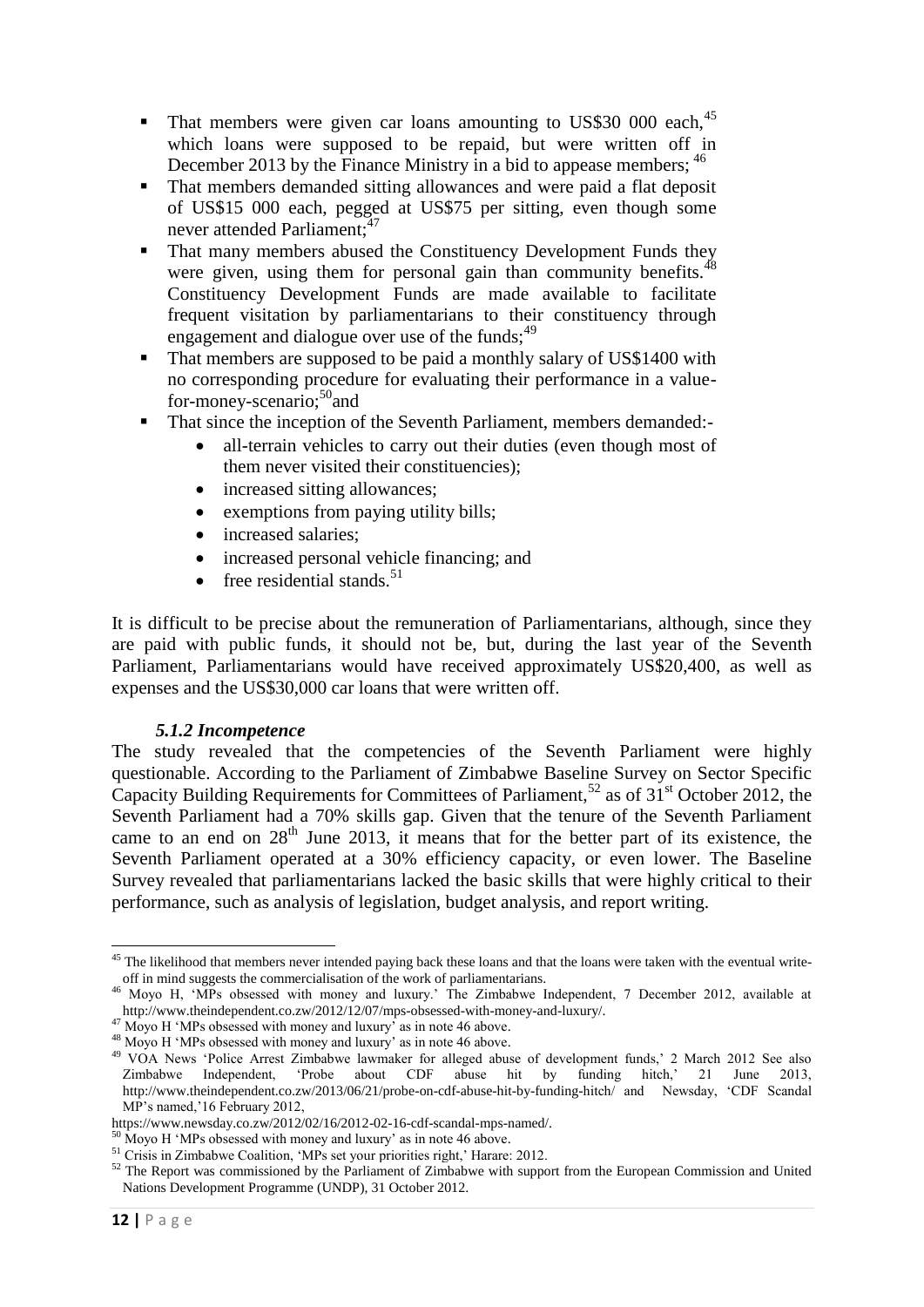# **5.2 Attendance in the Seventh Parliament**

What were the attendance trends in the Seventh Parliament?

#### *5.2.1 House of Assembly versus Senate*

The average rate of attendance in the House of Assembly was 64.9% whilst Senate recorded an extremely low attendance rate of 33%, meaning that the House of Assembly did much

better than the Senate. Interestingly across both genders and all parties, none of the Senators attended 75% of the sessions. In the House of Assembly the dynamics were different. 83 men and 12 women reached this threshold and some even surpassed it. Of the male

# **Attendance: HOA vs Senate**



members 1 belonged to the MDC, 32 **This figure shows the average attendance for both Houses**

to ZANU PF and 50 to the MDC-T. Of the women none were from the MDC, 9 were from ZANU PF and 4 were from MDC-T. Altogether 95 members of the House of Assembly, about 45% of the whole House, had a 75% attendance rate. These must be commended.

The Table below (Table A) shows the link between the members who attended Parliament and the population size they represented with each attendance. The average attendance is worked out from a spread-sheet that the researcher manually created based on the physical register, requested from the Clerk of Parliament as kept at Parliament. The voter population is derived from the figures on the voters roll as of  $29<sup>th</sup>$  March 2008.

| <b>TABLE A [Link between attendance and population size represented]</b> |  |  |  |  |  |  |  |  |
|--------------------------------------------------------------------------|--|--|--|--|--|--|--|--|
|--------------------------------------------------------------------------|--|--|--|--|--|--|--|--|

| <b>House</b>      | <b>Attendance Rate</b> |            | <b>Voter Population represented</b> |                       |  |
|-------------------|------------------------|------------|-------------------------------------|-----------------------|--|
|                   | Average                | Percentage | <b>Number</b>                       | % of voter population |  |
| Senate            |                        | 33%        | 2.391.042                           | 40.3%                 |  |
| House of Assembly |                        | 64.9%      | 2.283.299                           | 38.5%                 |  |

#### *5.2.2 Male versus female Parliamentarians*

As a whole, there were no marked differences in the attendance of male parliamentarians as compared to female parliamentarians. The average attendance in the House of Assembly was 30.59 (64.5%) for females while that of males was 31.2 (64.9%). However, a more nuanced look at the attendance trends across both genders yields interesting results when one looks at the most and least attending members.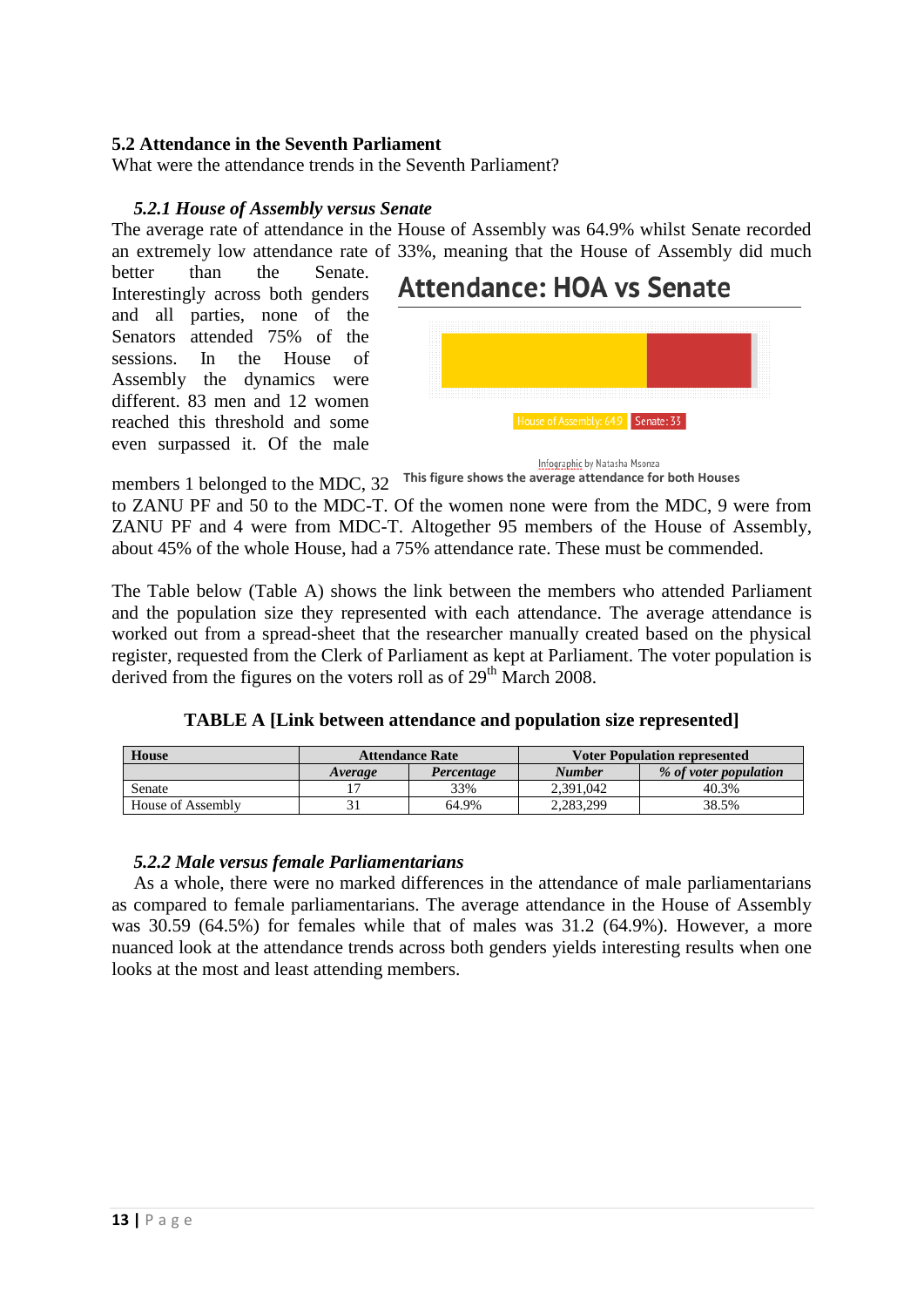# *House of Assembly<sup>53</sup>*

The Figure below shows the highest 10 attendance scores in the House of Assembly with regard to the highest attendance. Attendance is measured out of a possible 48 sessions that the



House sat in the period June 2012-June 2013 and the figure consists of the 10 MPs who scored 98% attendance and above. 3 men had 100% attendance rates; a further 6 scored 98% attendance while the one woman had 98% attendance. As can be seen, there are more males with very high, and some with perfect scores, and only one female achieves an attendance rate similar to the top nine male attenders.

The table below (Table B) juxtaposes the performance of female against male members of the House of Assembly with regard to the lowest attendance. The figures show that of the male members who attended the least, most of them had very dismal attendance scores, with the bottom ten males missing almost all sessions. Of the female members that had low attendance rates none of them, with the exception of one had rates below 25%, thus women performed significantly better than men.

| Female       |               | <b>Attendance</b> |     | Male       |               | <b>Attendance</b> |   |
|--------------|---------------|-------------------|-----|------------|---------------|-------------------|---|
| Name of MP   | Party         | $N_{0}$           | %   | Name of MP | Party         | $N_{0}$           | % |
| Makone TM    | MDC-T         | 18                | 38  | Ndlovu MM  | <b>MDC</b>    |                   |   |
| Mpariwa P    | MDC-T         |                   | 35  | Sibanda CC | MDC T         |                   |   |
| Nyoni SGG    | <b>ZANUPF</b> | 14                | 29  | Nhema CDF  | ZANU-PF       |                   |   |
| Buka F       | ZANU PF       | 14                | 29  | Mlilo OS   | <b>ZANUPF</b> |                   |   |
| Muchena ON   | <b>ZANUPF</b> | 13                | 27  | Moyo JN    | Independent   |                   |   |
| Mujuru Joice | ZANU-PF       |                   | 23% | Mpofu OM   | <b>ZANUPF</b> |                   |   |

|  |  | <b>TABLE B</b> (lowest attendance) |
|--|--|------------------------------------|
|--|--|------------------------------------|

 $\overline{a}$ 

 $53$  The list of members who least attended Parliament does not include Honourable SI Mudenge who died on the  $4<sup>th</sup>$  of October 2012 and had not attended a single session between June 2012 and the time of his death, probably due to illness.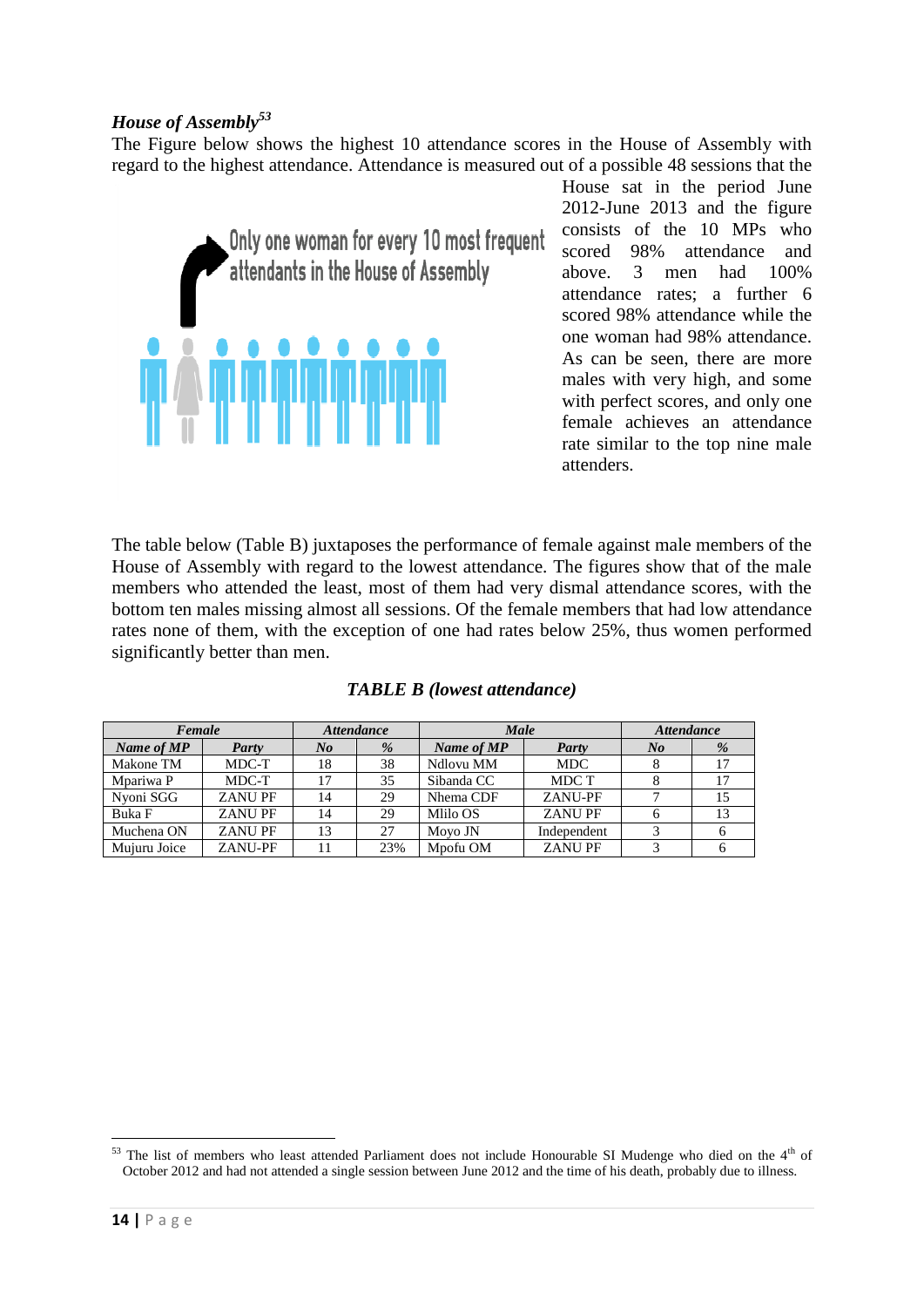#### *Senate*



This Figure illustrates the following dynamics along gender and political party affiliation relating to the attendance trends in the Senate. Of the 20 most frequent attenders in the Senate, six were female while 14 were male. Of these 20, two were chiefs who in terms of the law are supposed to be independent and nonpartisan, six were ZANU PF members and 12 were MDC-T members. It is thus clear that in the Senate male members attended more than female members while MDC-T Senators attended sittings the most.

# *5.2.3 Political parties*

The Seventh Parliament had no dominance in terms of representation by any single party. Members of Parliament came from three main political parties, namely ZANU PF, MDC-T and MDC and only 1 was a nominally independent representative.<sup>54</sup>

The table below (Table C) illustrates the population size represented by each political party in the two Houses of Parliament based on the sizes of the constituencies that each party won in the general elections in 2008.

| TA BLE |  |
|--------|--|
|--------|--|

| <b>Political Party</b> | <b>Population Size Represented</b> |           | % Voter -Population |       |  |
|------------------------|------------------------------------|-----------|---------------------|-------|--|
|                        | <b>Senate</b>                      | HoA       | <b>Senate</b>       | HoA   |  |
| ZANU PF                | 1.098.931                          | 1.102.180 | 46.1%               | 46.4% |  |
| MDC-T                  | 1.102.718                          | 983,006   | 42.5%               | 41.4% |  |
| <b>MDC</b>             | 189,393                            | 198,113   | 7.9%                | 8.3%  |  |

In the Senate, the MDC-T had the highest rate of attendance with an average of 23 attendances. ZANU PF was next with an average attendance of 13 while the MDC had an average of 8. In the House of Assembly the attendance rates were 34 for the MDC-T, 30 for ZANU PF and 18 for the MDC. Given these statistics, it appears there was greater commitment to attend parliamentary sessions by MDC-T than by ZANU-PF members of Parliament.

The table below (Table D) shows the attendance trends for the different political parties in both Houses of Parliament.

| <b>Political Party</b> | <b>Average attendance in Senate</b> |              | <b>Average attendance in House of Assembly</b> |              |  |
|------------------------|-------------------------------------|--------------|------------------------------------------------|--------------|--|
|                        | Average Attendance                  | % Attendance | Average Attendance                             | % Attendance |  |
| <b>ZANU PF</b>         |                                     | 27%          | 30                                             | 60%          |  |
| MDC-T                  |                                     | 44%          | 34                                             | 71%          |  |
| <b>MDC</b>             |                                     | 7%           | Ιŏ                                             | 37%          |  |
| Chief                  |                                     | 47%          |                                                | -            |  |

#### **TABLE D**

**<sup>.</sup>** <sup>54</sup> Although elected on an independent ticket, Jonathan Moyo later announced his allegiance to ZANU PF.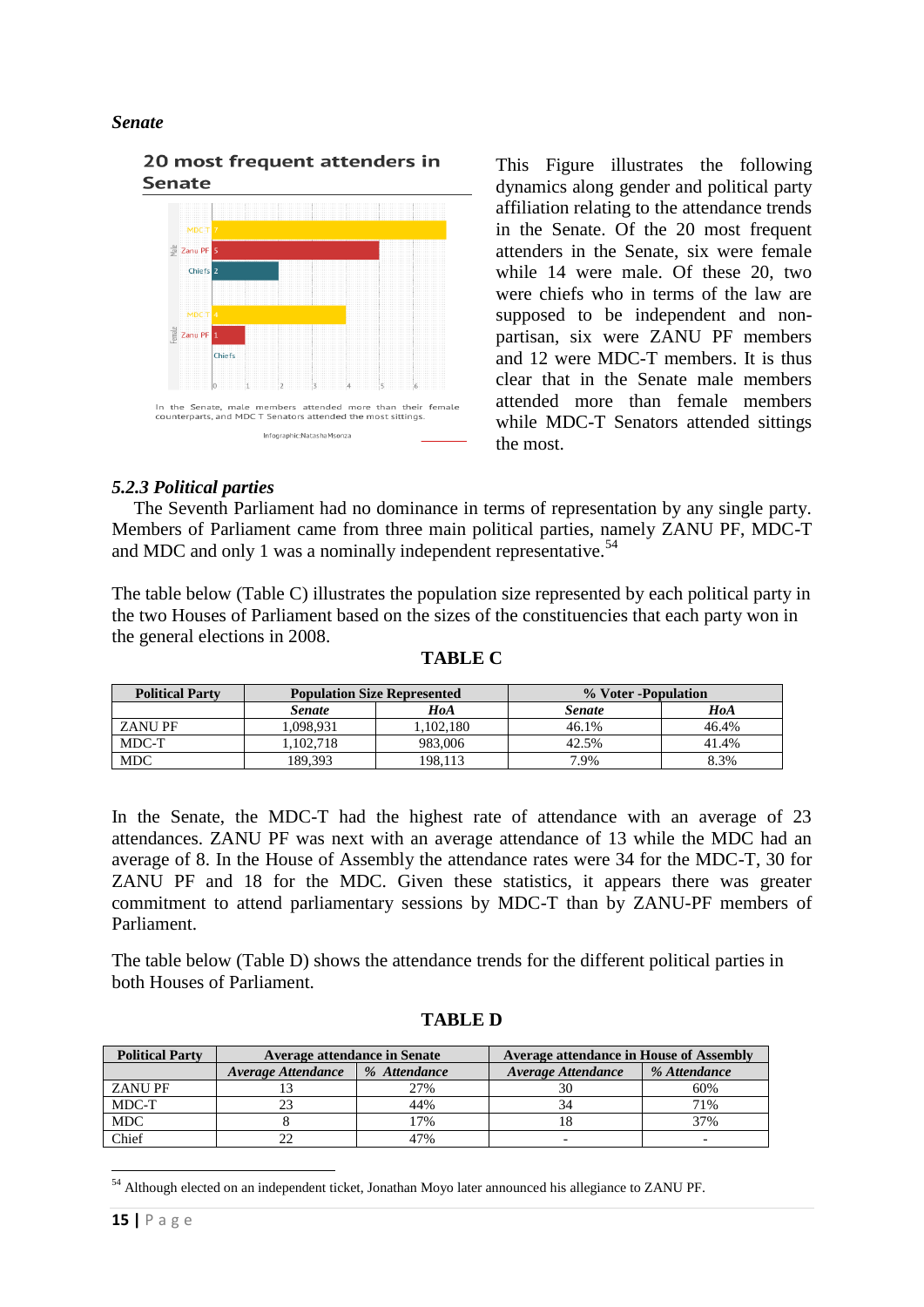# **5.2.4 Value for money? Duration of sittings**

The Figure below shows how much was paid towards sustaining a single MP per sitting in the House of Assembly during the Seventh Parliament.<sup>55</sup>



# **House of Assembly**

The House of Assembly had a total of 48 sittings. With the exception of two sittings on  $30<sup>th</sup>$ October 2012 and  $14<sup>th</sup>$  June 2012, which began at 11:45 and 15:00 respectively, all the other sittings convened at 14:15 sharp. The shortest sitting lasted for three minutes between 15:00 and  $15:03$  on Thursday the  $14<sup>th</sup>$  June 2012 while the longest went on for 6 hours and 58 minutes running from 14:30 to 21:13. Altogether, from June 2012 until June 2013, the House of Assembly sat for a total of 120 hours. On average, each sitting lasted for two hours and 30 minutes. Given that members get paid \$75 per sitting it means on average they were paid \$30 per hour. The House of Assembly only had 2 sittings that lasted less than 30 minutes, the most minimal time frame in which any substantive discussions could be carried out.

# **Senate**

The Senate had 50 sittings from June 2012 until June 2013. All the sittings began at 14: 30 hours except for two sittings on  $14<sup>th</sup>$  June 2012 and 30<sup>th</sup> October 2012, where the Senate met at 14:58 and 12:00 respectively. The shortest sitting lasted for four minutes while the longest sitting took three hours and 38 minutes. In total Senate met for 61 hours and 39 minutes in the period of this study. Each sitting, on average, lasted for an hour and 14 minutes. This means that members of the Senate were paid an average of \$61 for every sitting they had per

<sup>&</sup>lt;sup>55</sup> The fixed salary is calculated at \$1400 per month x 12 months for the year June 2012-June 2013  $\div$  48 sittings. The Hotel Accommodation is based on the quotation that was made available to the Researcher by Rainbow Towers for 1 night, bed and breakfast upon enquiry. MPs are always housed at Rainbow Towers when they come for sittings. The fuel allowance is the standard amount that is given to MPs when they come for a sitting, especially if they are not local.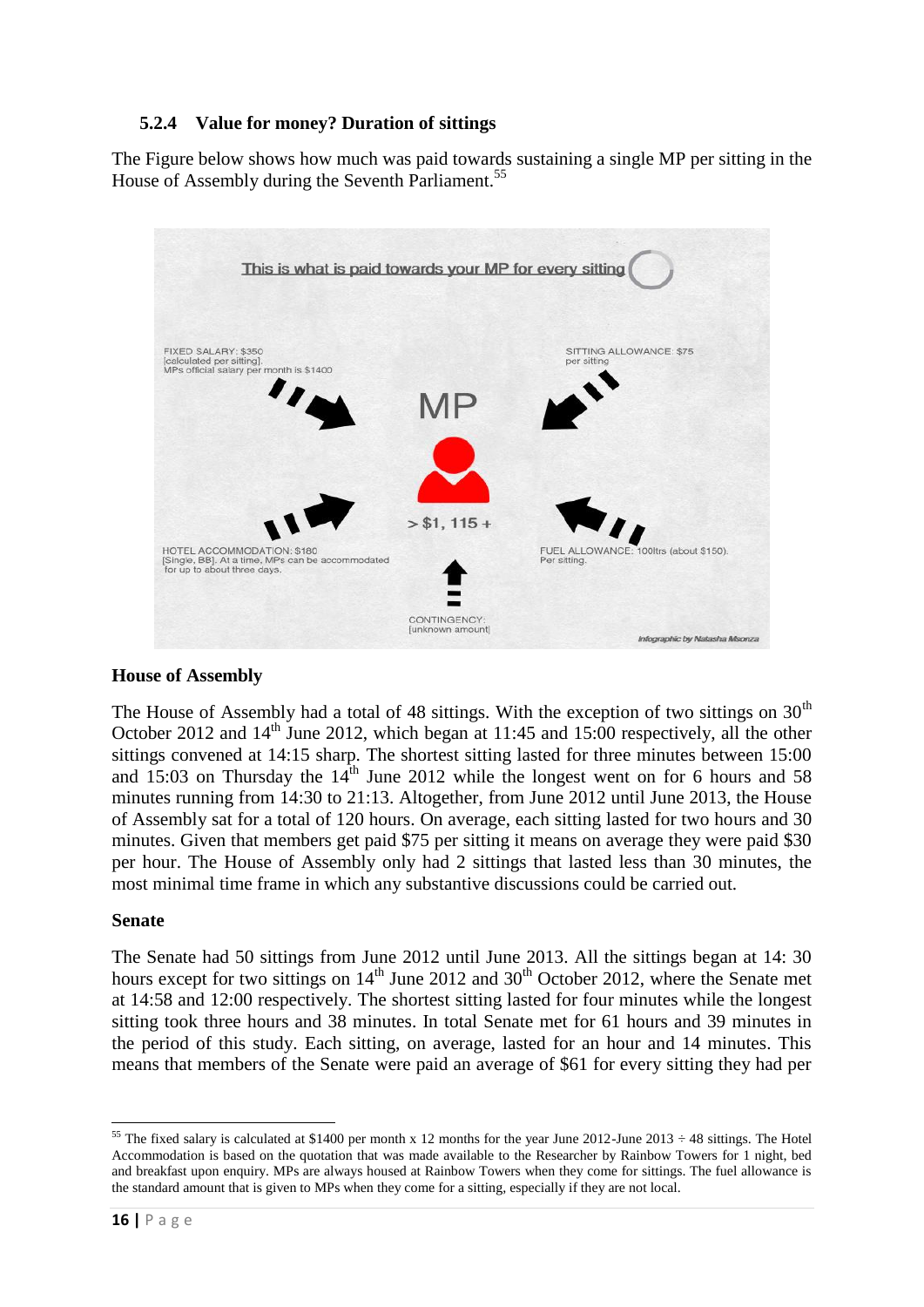hour. The Senate's sitting time was very low with 16 out of the 50 sittings lasting less than 30 minutes each.

| <b>House of Assembly</b> |                          | <b>Senate</b>    |                          |  |  |
|--------------------------|--------------------------|------------------|--------------------------|--|--|
| Date                     | <b>Length of session</b> | Date             | <b>Length of session</b> |  |  |
| 14 June 2012             | 3 minutes                | 14 June 2012     | 4 minutes                |  |  |
| 18 June 2013             | 15 Minutes               | 12 June 2013     | 5 minutes                |  |  |
| 11 June 2013             | 38 minutes               | 19 June 2013     | 5 minutes                |  |  |
| 20 June 2013             | 50 minutes               | 7 August 2012    | 7 minutes                |  |  |
| 30 October 2012          | 1 hour                   | 18 June 2013     | 9 minutes                |  |  |
| 28 November 2012         | 1 hour 5 minutes         | 4 June 2013      | 10 minutes               |  |  |
| 4 June 2013              | I hour 9minutes          | 24 July 2012     | 11 minutes               |  |  |
| 22 May 2013              | 1 hour 10 minutes        | 25 June 2013     | 12 minutes               |  |  |
| 19 June 2013             | 1 hour 10 minutes        | 11 June 2013     | 15 minutes               |  |  |
| 25 June 2013             | I hour 26 minutes        | 4 September 2012 | 16 minutes               |  |  |

**Table E [10 shortest sittings in both Houses in ascending order]**

|  |  |  | Table F [10 longest sittings in both Houses in descending order] |  |
|--|--|--|------------------------------------------------------------------|--|
|  |  |  |                                                                  |  |
|  |  |  |                                                                  |  |
|  |  |  |                                                                  |  |

| <b>House of Assembly</b> |                    | <b>Senate</b>   |                    |
|--------------------------|--------------------|-----------------|--------------------|
| Date                     | Length of session  | <b>Date</b>     | Length of session  |
| 27 November 2012         | 6 hours 58 minutes | 19 July 2012    | 3 hours 38 minutes |
| 24 July 2012             | 4 hours 45 minutes | 25 July 2012    | 3 hours 15 minutes |
| 10 July 2012             | 4 hours 34 minutes | 6 February 2013 | 3 hours 5 minutes  |
| 26 February 2013         | 4 hours 19 minutes | 5 June 2013     | 2 hours 56 minutes |
| 8 May 2013               | 4 hours 5 minutes  | 6 June 2013     | 2 hours 39 minutes |
| 6 February 2013          | 3 hours 55 minutes | 11 July 2012    | 2 hours 31 minutes |
| 20 June 2012             | 3 hours 46 minutes | 20 June 2012    | 2 hours 25 minutes |
| 13 June 2012             | 3 hours 30 minutes | 19 June 2012    | 2 hours 25 minutes |
| 21 June 2012             | 3 hours 24 minutes | 8 August 2012   | 2 hours 25 minutes |
| 11 July 2012             | 3 hours 19 minutes | 14 May 2013     | 2 hours 21 minutes |

#### **5.3 Reasons for low attendance**

# *5.3.1 Non-payment of allowances*

On  $11<sup>th</sup>$  July 2013, there were reports that Parliament faced a possible suit from former legislators who had not been paid their outstanding allowances from the various sittings of the Seventh Parliament.<sup>56</sup> Previously it had also been reported that Parliament had adjourned from  $24<sup>th</sup>$  October 2012 until  $11<sup>th</sup>$  November 2012 because of lack of funds from the government to pay members their sitting allowances.<sup>57</sup> It is highly possible that the low attendance by members of Parliament was a result of a lack of motivation because of the nonpayment of these allowances during this period, but will not explain low attendance generally, and other reasons need to be found.

**<sup>.</sup>** <sup>56</sup> Staff Reporter 'Parly faces lawsuit,' available at http://www.financialgazette.co.zw/parly-faces-lawsuits/.

<sup>57</sup> Sibanda T, 'Parliament suspended as Mnangagwa claims no cash, 'SW Radio Africa, 24th October, 2008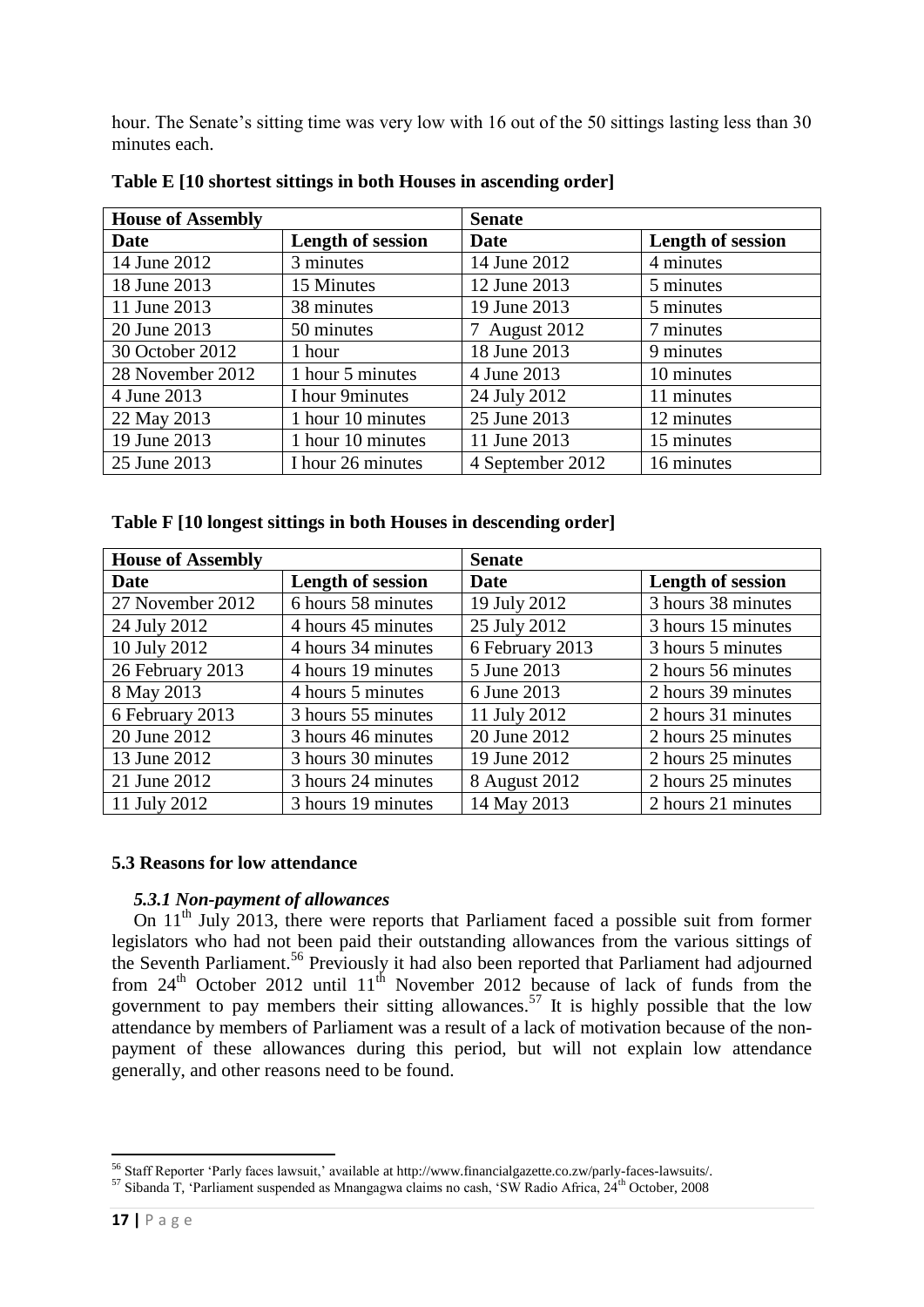#### *5.3.2 Absentee MPs, full time Ministers*

One of the findings of the study was that most of the members who recorded the lowest attendance frequency were members also serving as Ministers within government. This meant that these members were serving double roles, as legislators, but also as a core component of the executive. This situation arises from the Westminster model of government where the executive is chosen from members of the legislature.<sup>58</sup> The extent of this absenteeism was a cause for concern among the members themselves. Honourable Tabitha Khumalo emphasised this issue, pointing out that particular Ministers were not attending Parliament, and, when they attended, they only rubber stamped the passing of their bills and did not engage in substantive issues.<sup>59</sup>

Honourable Sisulu also expressed concerns about the failure by ministries to respond to the Parliamentary Portfolio Committees' recommendations, and their avoidance of Question and Answer segments held on Wednesdays.<sup>60</sup> Honourable Eddie Cross explained that Ministries' lack of regular submission of financial affairs, and failure to respond to Parliamentary suggestions and resolutions, as well their failure to submit suggested quarterly reports, six monthly reports, and annual reports was also out of order. These points were all supported by Honourable Matshalaga and Chikwinya. It is noteworthy, however, that the one member singled out for extreme absenteeism, Honourable Jonathan Moyo, was neither a Minister, nor did he occupy any executive post, yet he consistently and frequently failed to attend parliamentary sessions.

Additionally, other members in the Seventh Parliament expressed concern with this problem, identifying the appointment of Ministers from Parliament as one of the key inherent weaknesses of the august body. Honourable Webber Chinyadza, member of the House of Assembly for Makoni West, intimated that MPs' aspirations to become Ministers sometimes stood in the way of the exercise of their role to critically assess and investigate the performance of the Executive. He explained that this was because most Ministers are seniors within their different political parties and would also be influential in determining who else among the members might be chosen as Minister.<sup>61</sup> Table G (over) shows the attendance rate of the different Ministers.

 $\overline{a}$ 

<sup>58</sup>Commonwealth Education 'Parliamentary Committees and Scrutiny of the Executive' available at http://www.parliamentarystrengthening.org/commonwealthmodule/pdf/Commonwealth%20Unit%206.pdf p.7.

<sup>59</sup> Hansard Volume 38 No 53.

<sup>60</sup> Hansard Volume 38 No 53.

 $<sup>61</sup>Chibaya$  M 'Accounts Committee lacks depth' The Standard,  $12<sup>th</sup>$  May 2013, Available at</sup> <http://www.thestandard.co.zw/2013/05/12/accounts-committee-lacks-depth-mp/>.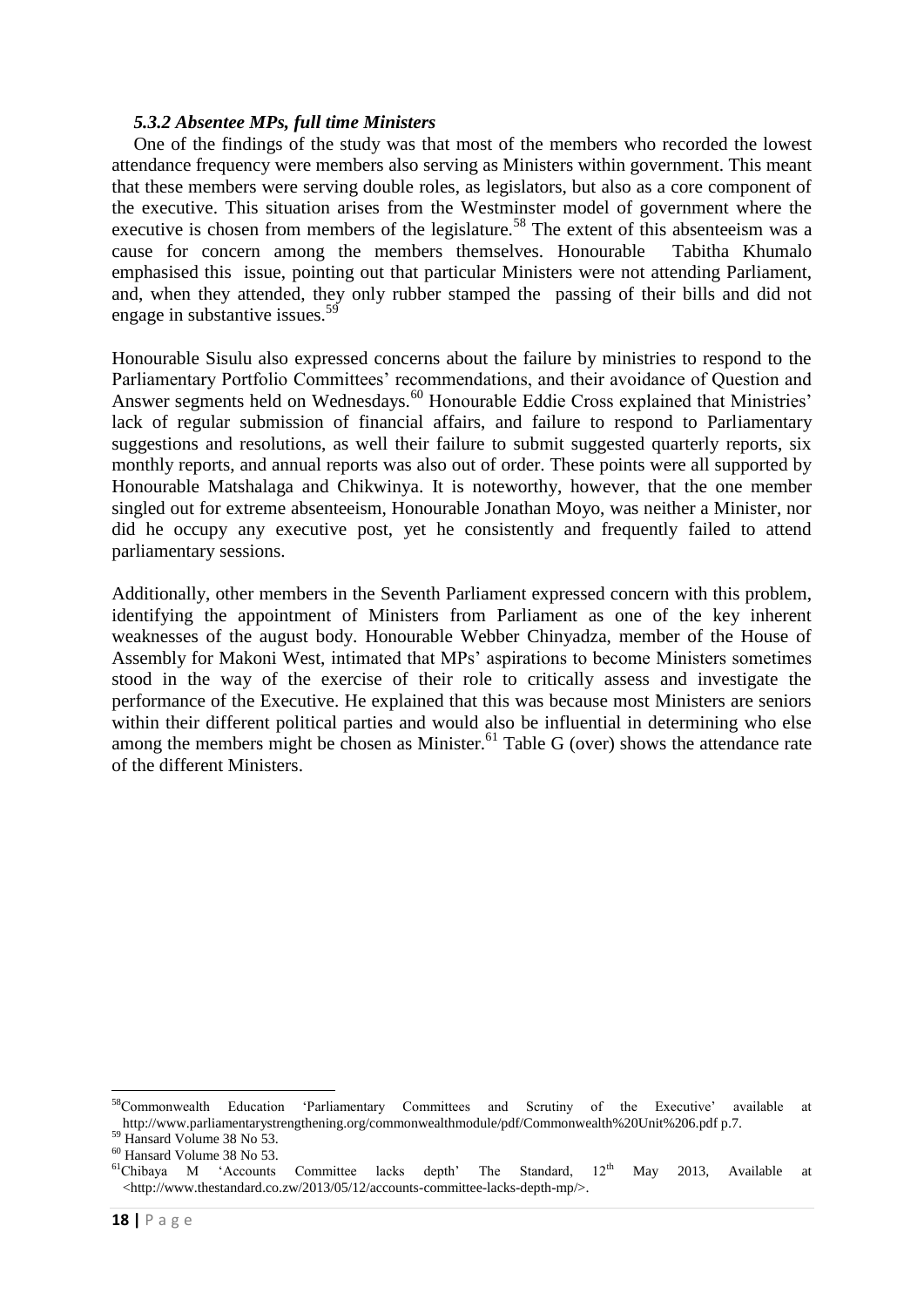# **TABLE G**

| Name of               | <b>Ministry</b>                                       | Party          | House  | <b>Attend</b>   |
|-----------------------|-------------------------------------------------------|----------------|--------|-----------------|
| <b>Minister</b>       |                                                       |                |        | ance%           |
| Matinenga Eric        | Constitutional and Parliamentary Affairs              | MDC-T          | HoA    | 63              |
| Dzinotyiwei Heneri    | Science and Technology                                | MDC-T          | HoA    | 54              |
| Zwizai Murisi         | Dep: Media, Information and Publicity                 | MDC-T          | HoA    | 54              |
| Komichi Morgan        | Dep: Transport and Infrastructural Development        | MDC-T          | Senate | 52              |
| Biti Tendai           | Finance                                               | MDC-T          | HoA    | 46              |
| Gabbuza Joel          | <b>Public Works</b>                                   | MDC-T          | HoA    | 46              |
| Tapela Lutho          | Dep: Higher and Tertiary Education                    | <b>MDC</b>     | Senate | 46              |
| Majome Jessie         | Dep: Women Affairs                                    | MDC-T          | HoA    | 44              |
| Matutu Tongai         | Dep: Youth Dvpt, Indigenisation & Empowerment         | MDC-T          | HoA    | 42              |
| Chamisa Nelson        | Information and Communication Technology              | MDC-T          | HoA    | $\overline{42}$ |
| Mutambara Arthur      | Dep: Prime Minister                                   | <b>MDC</b>     | HoA    | $\overline{42}$ |
| Georgias Aguy         | Dep: Public Works                                     | ZANU PF        | Senate | 42              |
| Nkomo Samuel          | Water Resources Development and Management            | MDC-T          | HoA    | 38              |
| Sipepa                |                                                       |                |        |                 |
| Chidhakwa Walter      | Dep: State Enterprises and Parastatals                | <b>ZANUPF</b>  | HoA    | 38              |
| Gutu Obert            | Dep. Justice and Legal Affairs                        | MDC-T          | Senate | 38              |
| Zvidzai Sesel         | Dep. Local government, urban and rural development    | <b>ZANUPF</b>  | Senate | 38              |
| Makone Teressa        | Home Affairs                                          | MDC-T          | HoA    | 38              |
| Mutsvangwa Monica     | Dep: Labour and Social Welfare                        | <b>ZANUPF</b>  | Senate | $\overline{36}$ |
| Mutsekwa Giles        | National Housing and Social Amenities                 | MDC-T          | HoA    | $\overline{35}$ |
| Mangoma Elton         | <b>Energy and Power Development</b>                   | MDC-T          | HoA    | $\overline{35}$ |
| Mpariwa Paurina       | Labour and Social Welfare                             | MDC-T          | HoA    | $\overline{35}$ |
| Shamu Webster         | Media, Information and Publicity                      | <b>ZANUPF</b>  | HoA    | 33              |
| Matibenga Lucia       | <b>Public Service</b>                                 | MDC-T          | HoA    | 33              |
| Makhula Rabson        | Dep: Foreign Affairs                                  | <b>MDC</b>     | Senate | $\overline{32}$ |
| Buka Flora            | Minister of State in the Vice President's Office      | <b>ZANUPF</b>  | HoA    | 29              |
| Nyoni Sithembiso      | Small& Medium Enterprises &Cooperative                | <b>ZANUPF</b>  | HoA    | 29              |
|                       | Development                                           |                |        |                 |
| Mashakada Tapiwa      | Economic Planning and Investment Promotion            | MDC-T          | HoA    | 29              |
| Mnangagwa Emerson     | Defence                                               | <b>ZANUPF</b>  | HoA    | 29              |
| Chimanikire Gift      | Dep: Mines and Mining Development                     | MDC-T          | HoA    | 29              |
| <b>Bimha Michael</b>  | Dep: Industry and Commerce                            | <b>ZANUPF</b>  | HoA    | 27              |
| Muchena Olivia        | Women Affairs, Gender and Community Development       | <b>ZANUPF</b>  | HoA    | 27              |
| Mohadi Kembo          | Home Affairs                                          | <b>ZANUPF</b>  | HoA    | 27              |
| Timba Jameson         | Minister of State in the Prime Ministers' Office      | MDC-T          | HoA    | 25              |
| Moyo Gorden           | <b>State Enterprises and Parastatals</b>              | MDC            | HoA    | <b>25</b>       |
| Mzembi Walter         | Tourism and Hospitality Industry                      | <b>ZANUPF</b>  | HoA    | 25              |
| Dokora Lazarus        | Dep: Education, Sports, Art and Culture               | <b>ZANU PF</b> | HoA    | 25              |
| Nyanhongo Hubert      | <b>Energy and Power Development</b>                   | <b>ZANU PF</b> | HoA    | 25              |
| Khupe Thokozani       | Dep: Prime Minister                                   | MDC-T          | HoA    | 25              |
| <b>Undenge Samuel</b> | <b>Economic Planning and Development</b>              | <b>ZANU PF</b> | HoA    | 23              |
| Tsvangirai Morgan     | Prime Minister                                        | MDC-T          | HoA    | 23              |
| Mujuru Joice          | Dep: President                                        | ZANU-PF        | HoA    | 23              |
| Langa Andrew          | Dep: Public Service                                   | <b>ZANU PF</b> | HoA    | 23              |
| Mutasa Didymus        | Min of State: Presidential Affairs in the President's | <b>ZANUPF</b>  | HoA    | 21              |
|                       | Office                                                |                |        |                 |
| Goche Nicholas        | <b>Transport and Infrastructural Development</b>      | <b>ZANU PF</b> | HoA    | 21              |
| Kasukuwere Saviour    | Youth Development, Indigenisation and Empowerment     | <b>ZANU PF</b> | HoA    | 21              |
| Chombo Ignatius       | Local government, urban and rural development         | <b>ZANU PF</b> | HoA    | 21              |
| Chinamasa Patrick     | Justice and Legal Affairs                             | ZANU PF        | Senate | 20              |
| Holland Sekai         | Organ on National Healing, Reconciliation &           | MDC-T          | Senate | 20              |
|                       | Integration                                           |                |        |                 |
| Mombeshora Douglas    | Dep: Health and Child Welfare                         | <b>ZANUPF</b>  | HoA    | 19              |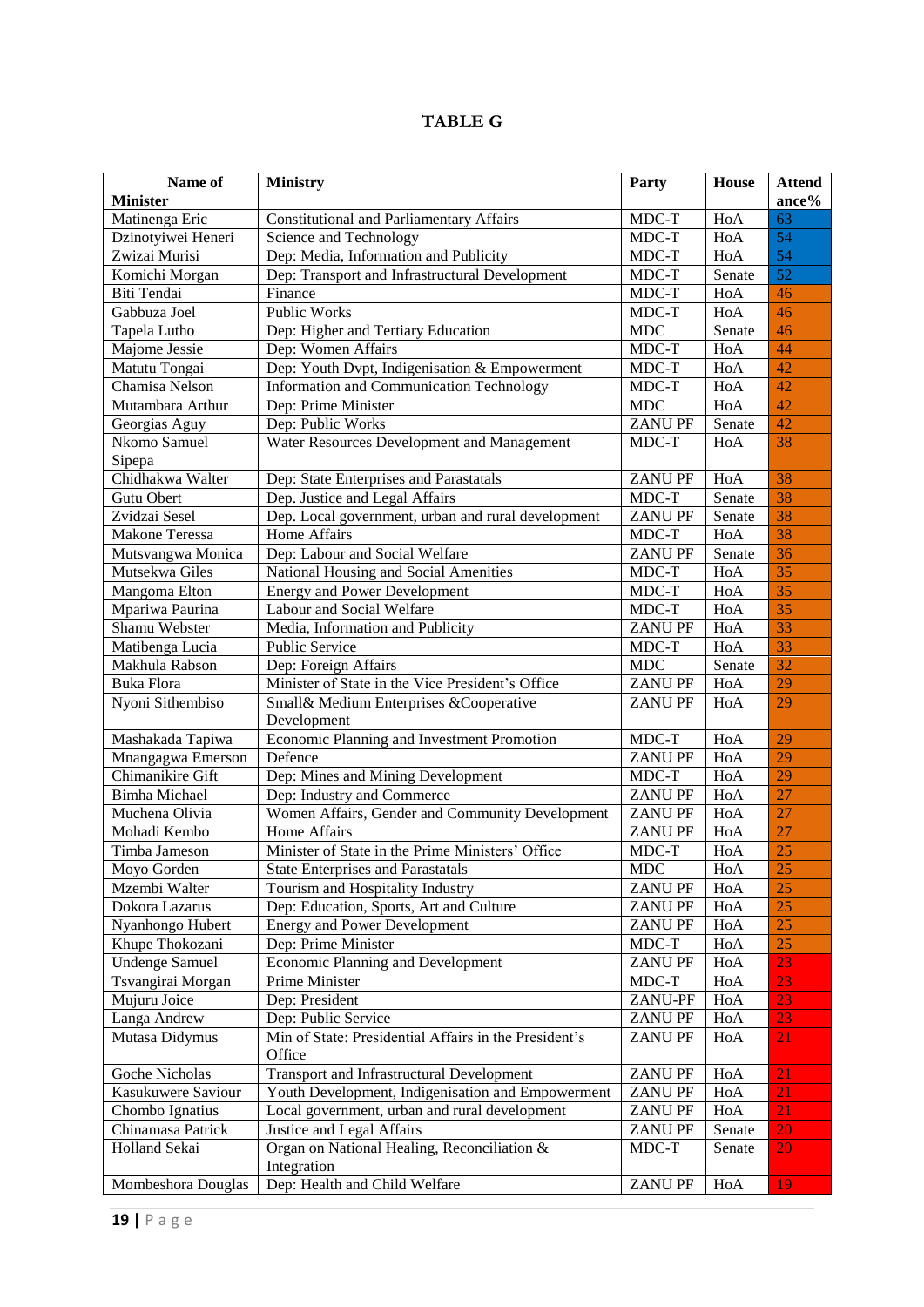| Nguni Silvester             | Minister of State in the Vice President's Office       | <b>ZANUPF</b> | HoA    | 19                          |
|-----------------------------|--------------------------------------------------------|---------------|--------|-----------------------------|
| Made Joseph                 | Agriculture, Mechanisation & Irrigation Development    | <b>ZANUPF</b> | Senate | 18                          |
| Madzorera Henry             | Health and Child Welfare                               | MDC-T         | Senate | 16                          |
| Murerwa Herbert             | <b>Lands and Rural Resettlement</b>                    | <b>ZANUPF</b> | Senate | 16                          |
| Nhema Francis               | <b>Environment and Natural Resources Management</b>    | <b>ZANUPF</b> | HoA    | 15                          |
| Sekeramayi Sydney           | State Security in the President's Office               | <b>ZANUPF</b> | Senate | 14                          |
| Marumahoko Reuben           | Dep: Regional Integration, & International Cooperation | <b>ZANUPF</b> | Senate | 14                          |
| Mumbengegwi Simba           | Foreign Affairs                                        | <b>ZANUPF</b> | Senate | 8                           |
| Mpofu Obert                 | Mines and Mining Development                           | <b>ZANUPF</b> | HoA    | 6                           |
| Ncube Welshman              | <b>Industry and Commerce</b>                           | <b>MDC</b>    | Senate | $\mathcal{D}_{\mathcal{L}}$ |
| <b>Coltart David</b>        | Education, Sports, Arts and Culture                    | <b>MDC</b>    | Senate | 2                           |
| <b>MisihairambwiPriscil</b> | Regional Integration and International Cooperation     | <b>MDC</b>    | Senate | 0%                          |
| 1a                          |                                                        |               |        |                             |

*[Purple =less than 10%; Red=above 10% below 25%; Orange = above 25% below 50%; and Blue=50% and above]*

These figures illustrate that MDC-T ministers attended Parliament more than their ZANU PF and MDC counterparts, and therefore struck a balance between their roles as ministers and as members of Parliament. The figures also show that despite their few numbers, female ministers attended Parliament relatively well although their male counterparts attended more. So the question that can be asked, is the current arrangement the most effective for both an efficient executive and legislature, or should Zimbabwe consider alternatives? One possible solution attempted in Kenya and Italy is the adoption of so-called "technocratic governance."

#### **6. IS TECHNOCRATIC GOVERNANCE THE SOLUTION?**

#### *6.1 What is a technocratic government?*

A technocratic government is a government in which the ministers of government are *not* career politicians, and, in some cases, they will not even be members of political parties.<sup>62</sup> Technocratic governments are composed of experts in the fields of their respective ministries; for instance, the Minister of Justice would be an individual with an academic background in law, with years of experience working in the legal fraternity, even though he/she may not have previously run for elective office or been heavily involved in politics. These ministers may be chosen in different ways, but most realistically will be chosen by the governing political party, responsible to this party, but subject to parliamentary oversight.

#### *6.2 Is this democratic?*

The dichotomy presented by the appointment of technocrats over politicians is always premised on the enquiry whether putting what others have described as "*wise men with no mandate to govern but clutching glittering Curriculum Vitaes*" <sup>63</sup> is a democratic decision. While, one of the major tenets of democracy is that citizens should decide who governs them. technocratic appointments mean that those who actually govern are not those whom the people on the ground elected to govern.

However, academic scholars have argued that although the right to choose who governs is vested in the electorate, the electorate's choices vacillate like yo-yos from one electoral cycle

<sup>&</sup>lt;sup>62</sup> Tucker J 'It's a bird…it's a plane…it's a technocratic government' The Monkey Cage, 7 November 2011, available at http://themonkeycage.org/2011/11/07/its-a-bird-its-a-plane-its-technocratic-government/.

<sup>63</sup> BBC News Magazine 'Who, What, Why: What can technocrats achieve that politicians can't' 14 November 2011, available at http://www.bbc.co.uk/news/magazine-15720438.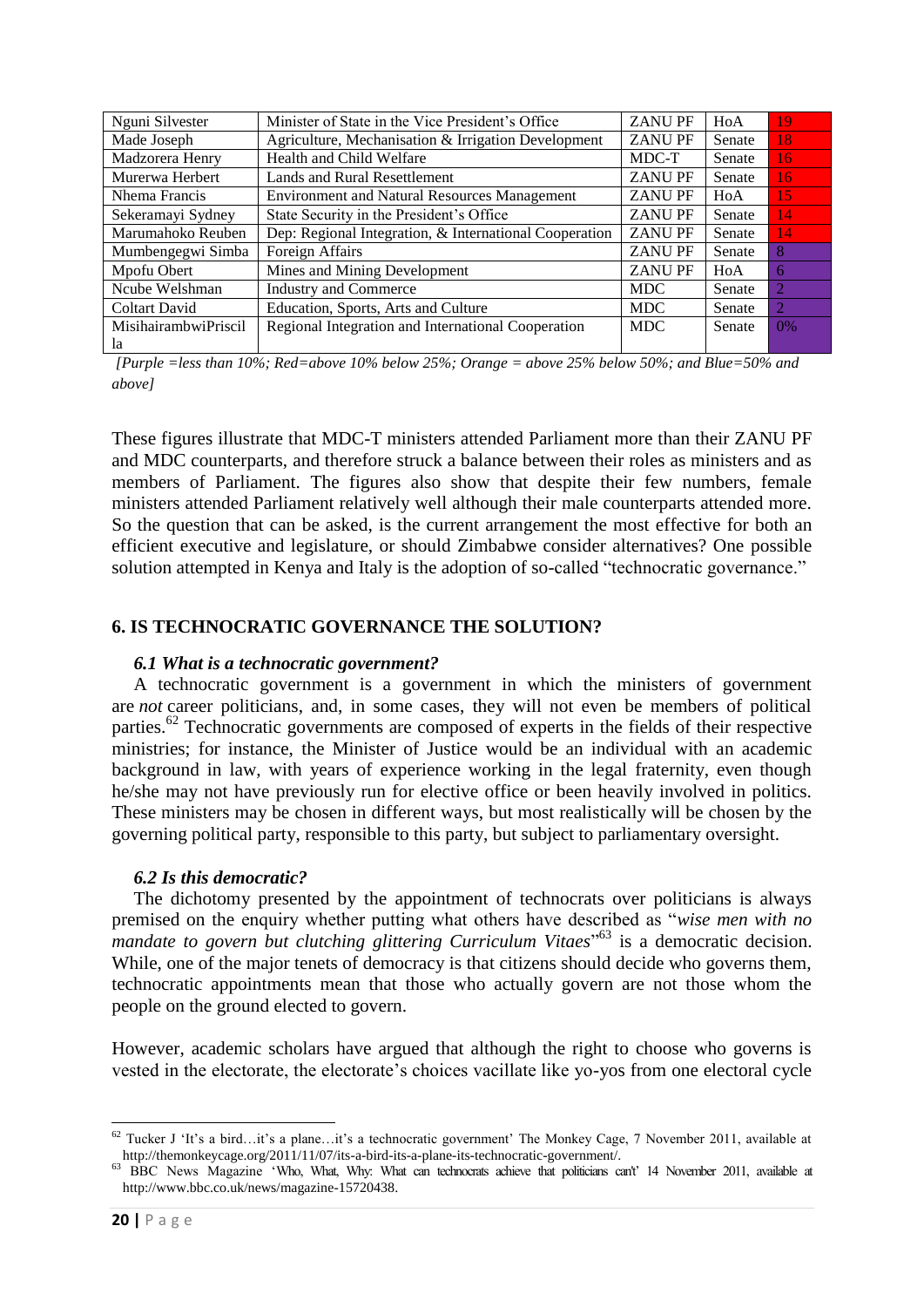to another.<sup>64</sup> Such vacillation creates instability in the implementation and execution of government policies. However, if those who implement such policies cannot be fired by the vote, there is bound to be continuity and stability. In the event of underperformance, technocratic governments can easily be removed by a vote of no confidence, a process that is much more difficult if Ministers are also elected officials.

As the 'Zimbabwe Independent' aptly noted, "*Cabinet is a key executive government body which deals with major policy issues, including important spending proposals and financial commitments, legislative agenda, decisions on international agreements, politically controversial questions, diplomatic matters and any other functions and tasks which affect citizens, business and the country's international relations*." <sup>65</sup>The need for Cabinet to comprise capable individuals who perform effectively cannot be overstated. It appears, however, that as long as these Ministers are appointed from individuals who serve in specific constituencies, one of the two - the constituency or the cabinet - will not get the full commitment of the individual serving both.

#### *6.3 Is this feasible in Zimbabwe?*

A technocratic government means that individuals appointed are skilled, capable, and perform their duties in an objective, unbiased, and non-partisan manner. They have their professional jacket to lose should they perform badly and could have impeccable reputations should they succeed.<sup>66</sup> To achieve their goals then, they must be transparent and accountable. Zimbabwe has many such highly skilled citizens, and, with literacy levels pegged at 92%, the likelihood of finding capable individuals who are not politicians who could lead key ministries is very high. However, this form of government, and the level of accountability it demands, is highly unlikely to be executed because of a couple of reasons.

Firstly, the current system of appointing Ministers seems to be guided by their level of loyalty to the political party nominating them and their seniority within the party rather than their competence. There is a general tendency to provide ministerial portfolios as perks to the loyal and mighty rather than awarding them on the basis of expertise. Appointments to the Cabinet in Zimbabwe following the  $31<sup>st</sup>$  July 2013 elections, illustrate the level of cronyism characterising the process to such an extent that even the President of Zimbabwe admitted that, *"The decision was based on how much of ZANU PF [you are], how long [you] have been with us and how educated you are?"* <sup>67</sup> Selection of Ministers based on their political affiliation, and their loyalty to the party of the President, contravenes the selection criteria set out in the new Constitution, that Ministers must be chosen for their "*professional skills and competence*" with considerations made to regional and gender balance.<sup>68</sup>

Secondly, parties within government are reluctant to relinquish power to non-politically aligned individuals which seems to be driven by the assumption that this will make them seem less relevant in the public eye. During the tenure of the Seventh Parliament, it was

 $68$  Section 104 (3) as read with Section 104 (4) of the new Constitution.

 $\overline{a}$ <sup>64</sup> Yong B and Hazell r *Putting Goats amongst the Wolves: Appointing Ministers from outside Parliament* The Constitution Unit, Department of Political Science, UCL (University College London).

 $65$  Zaba F 'Zim needs dynamic, pragmatic Ministers' The Zimbabwe Independent, 16 August 2013, available at http://www.theindependent.co.zw/2013/08/16/zim-needs-dynamic-pragmatic-ministers/**.**

<sup>&</sup>lt;sup>66</sup> There were such individuals in the past for instance in the First Parliament, Prime Minister, Robert Mugabe, appointed Dennis Norman as Minister of Agriculture, and later to other portfolios and in the Fifth Parliament he appointed Simba Makoni as the Minister of Finance.

<sup>67</sup> Chikwanha T and Munyuki G, 'Mugabe defends appointments' 12 September 2013 available on http://www.dailynews.co.zw/articles/2013/09/12/mugabe-defends-appointments.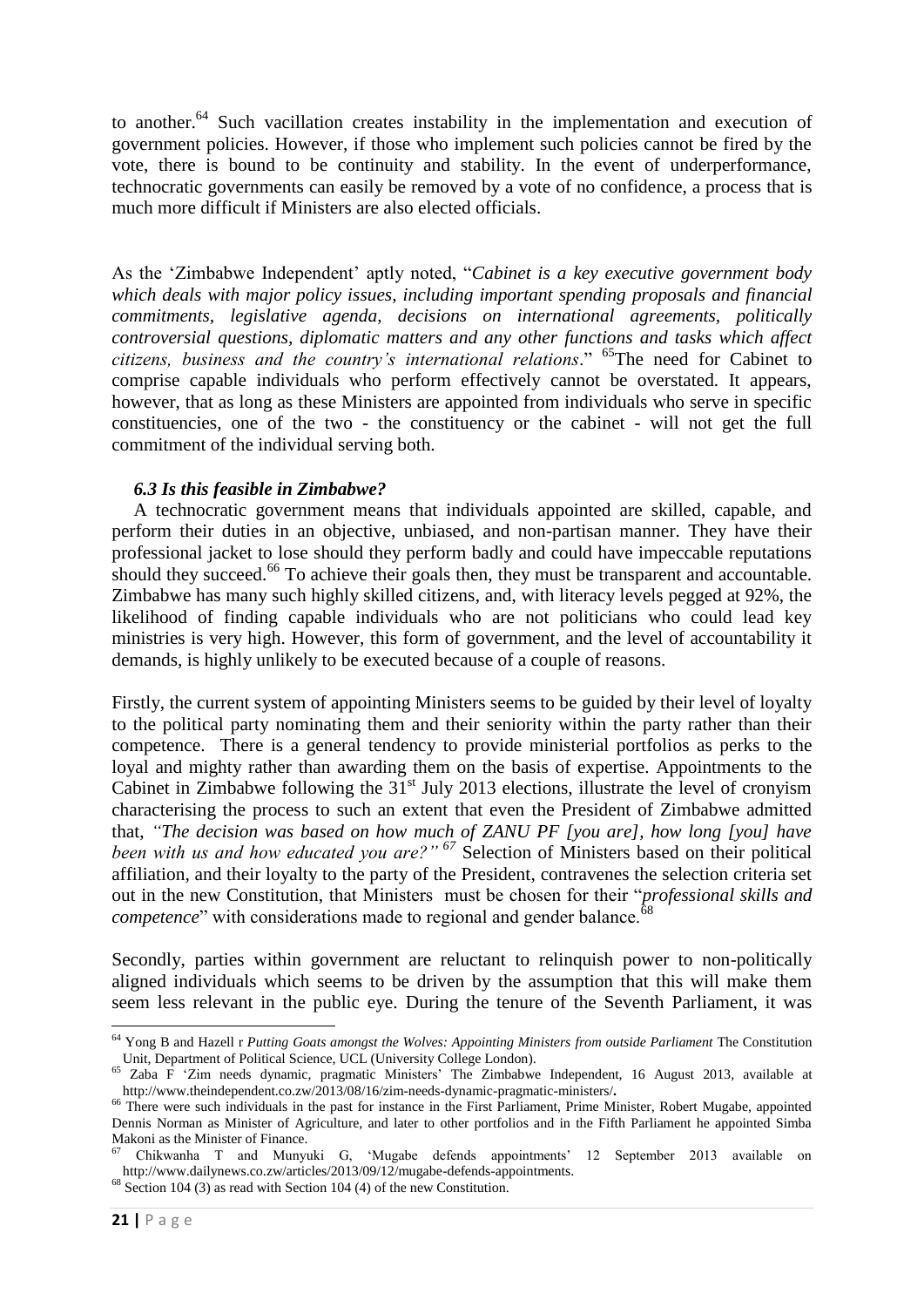through their Minister of Youth, Indigenisation and Empowerment, and a member of their party, Honourable Saviour Kasukuwere, that ZANU PF proposed a nationalist agenda to the public, anchored in the need to empower blacks, especially young people economically. It is also through their Minister of Finance, and a member of their party, Honourable Tendai Biti, that the MDC-T claimed fame as having restored sanity and stability to the national economy. It was also through their Minister and member of their party, Senator David Coltart, that the MDC argued their efficiency to the public, arguing that the education system had lost motivation, integrity, and was performing dismally prior to Senator Coltart's appointment as the Minister of Education.<sup>69</sup>

#### *6.4 Why is attendance important?*

The business of Parliament is undertaken on the floor of Parliament as well as in parliamentary committees. The policies to govern the political, social, economic, literary, scientific, and religious life of the country are deliberated and subjected to the laws made by Parliament. During sittings, members are engaged in parliamentary duties, including debating and voting on bills (proposed laws), representing the views of their electorate, working on parliamentary committees that examine important issues, scrutinising the work of the government, and discussing issues of national and international importance. A Member of Parliament is hence the spokesperson of his/her constituency throughout these debates. It therefore is clear, that his/her role is mostly exercised when he/she attends these sittings. And this overall role of oversight is the way in which the choices of the voters can be made manifest during the life of Parliament, and, without a very active Parliament, the involvement of citizens is restricted to merely periodic voting.

Thus, when Parliament is not sitting, members must continue to be engaged in electorate duties. These include visiting their constituencies; working to collect information on the business of their Portfolio Committees, engaging and gathering views and concerns of their constituencies to present in parliament, as well as addressing the local concerns for constituents, such as road construction, water and sanitation needs, or environmental issues. In this way the elected members will provide the link between Parliament and their constituents, and increase the role of citizens in the political life of the country.

#### *6.5 Is attendance wholly effective in the Zimbabwean context?*

There is no straightforward response to this query. In the Democracy Index for Zimbabwe, it was argued that the problem with the Zimbabwe's current governance structures is the fact that Parliament partially follows the Westminster system.<sup>70</sup> The characteristic feature of this system is the whipping system. The whipping system, which is enforced in terms of the Standing Rules and Orders of Parliament, forces individual members of Parliament to vote according to party lines or risk getting whipped, hence suppressing the individual opinions and concerns of individual constituencies should they be inconsistent with party positions.<sup>71</sup>

A Member of Parliament is a three-in-one package; namely a parliamentarian, a constituency representative, and a party member/independent politician. What the Westminster system, as partially practised in Zimbabwe does is to create stages of hierarchy giving different levels of importance to these three functions. A member of Parliament generally seems to be a member

 $\overline{a}$  $69$  Notably, in reality it is technocrats in the form of Permanent Secretaries who do most of the work for ministries. Their independence and impartiality as civil servants is however questionable given that, the scourge of partisanship, that came with the powers of the President to appoint key bodies also affected their tenure and survival as individuals.

<sup>70</sup> Dube R, *Political Freedom and Democracy* (2013) in Chitsike K and Eaglestone A (Eds) *Compromise or Compromised: An Assessment of Democracy in Transitional Zimbabwe*, the Democracy Index for Zimbabwe.

<sup>71</sup> Dube R, *Political Freedom and Democracy* as in note 69 above, p117.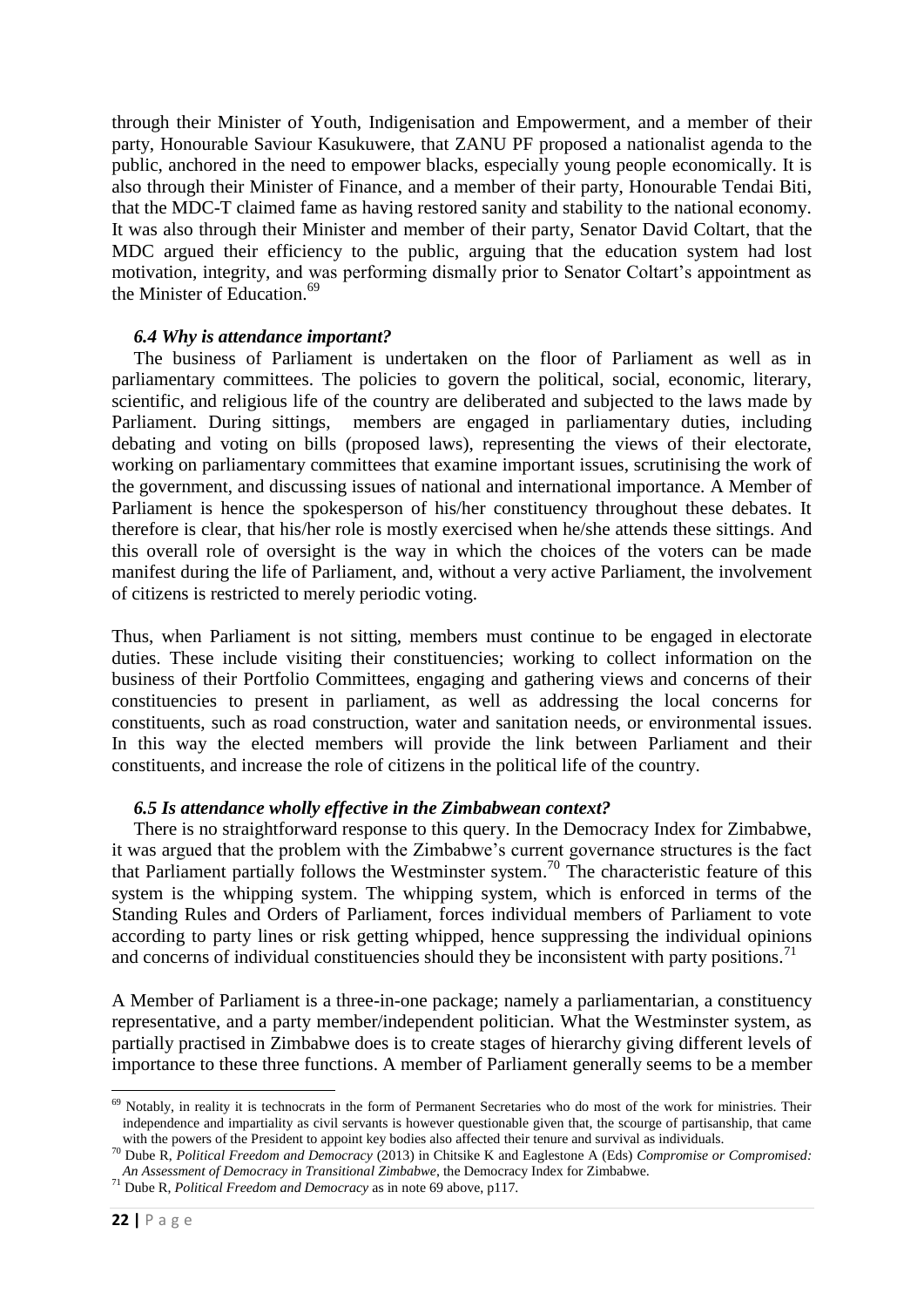of his party in parliament before he is a representative of his constituency or a parliamentarian. The party's interests come first, before those of the constituency that the MP purports to represent, or of the demands of his/her role as a Parliamentarian. This can result in a situation where decisions made in Parliament are reached at the level of political party caucuses rather than through the long and protracted debates that the august Houses engage in during their plenary sessions.

# **7. CONCLUSION**

It still remains important, however, for parliamentarians to attend plenary sessions, because this is the space in which most of the debates take place. It is also where the majority of bills are passed, legislation enacted, international instruments adopted, budgets passed or rejected, and reports by Committees, Ministers and the Presidium are discussed. In a multiparty Parliament, debate is often confrontational and partisan, but it still raises the relevant issues, or else Parliament risks becoming exactly the body that Bagehot feared, a "*meeting of more or less idle people."*

# **8. RECOMMENDATIONS**

- Parliamentarians must sign and not just tick the attendance register. If the register is merely ticked and not signed, it becomes easy for members to record ticks without attending.
- The register must also be signed both at the beginning and the end of the sessions to separate members who stayed throughout the sittings from those who attended either the beginning or closure of sittings.
- Given the amount of money that taxpayers are contributing towards sustaining the work of Parliament, parliamentarians ought to attend all sessions, at the least half of them.
- Parliament must develop a more effective mechanism of ensuring MP's availability to their constituencies when they are not sitting in Parliament or away on Parliamentary or Ministerial business.
- Government must be strict in evaluating the use of CDF's. The misuse of these must always result in expulsion and a lifetime from running for public office for the responsible individuals.
- Constituency vehicles given to MP's must remain government property and should be made available to each MP during each tenure; returnable upon the expiry of the Members' term. It is unsustainable for taxpayers to award vehicle loans to every Parliament.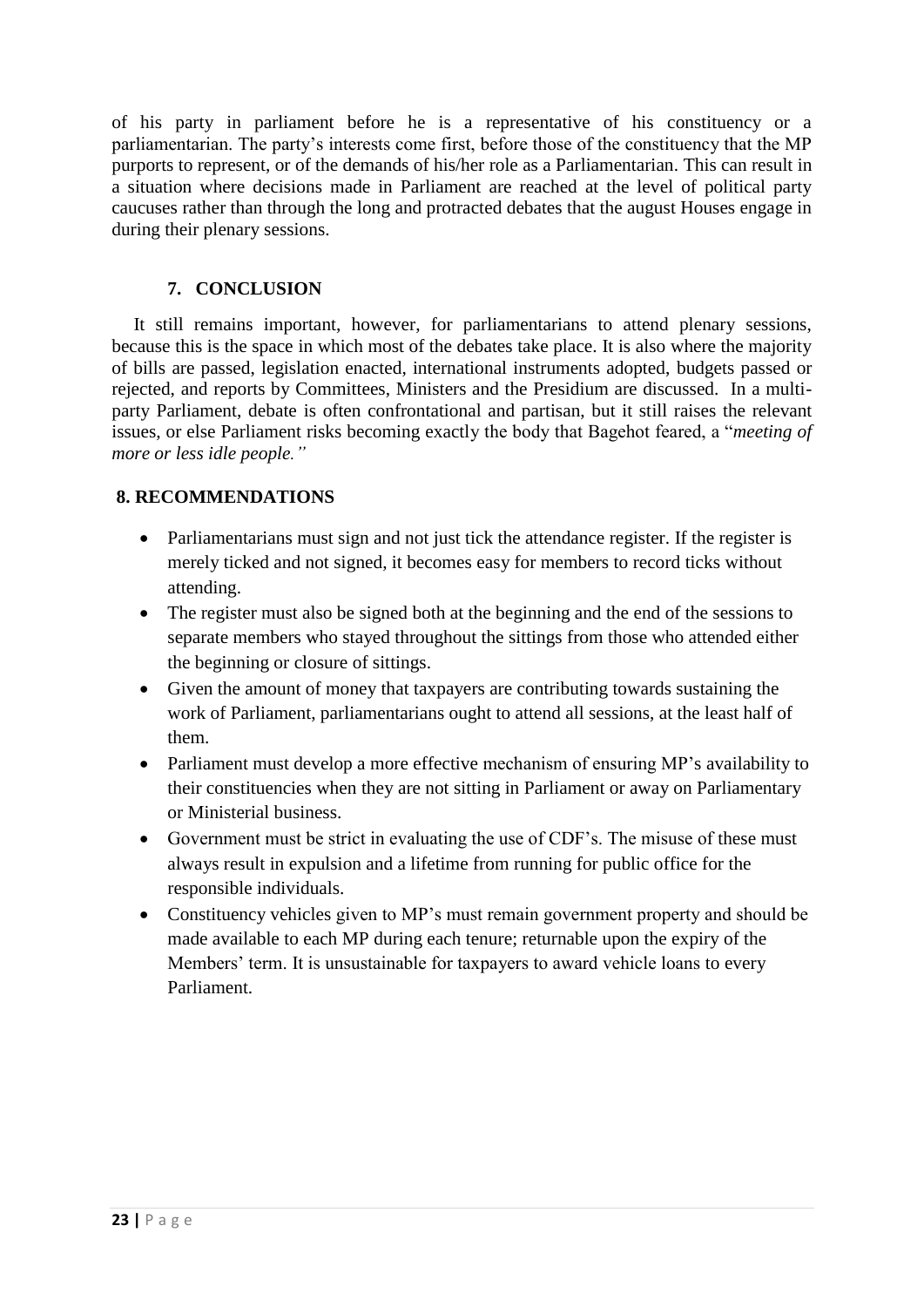#### **ANNEXURES**

| <b>PROVINCE</b> | <b>MDC-T</b> | <b>ZANU-PF</b> | <b>MDC-M</b> | <b>INDEPENDENT</b> | <b>TOTAL</b> |
|-----------------|--------------|----------------|--------------|--------------------|--------------|
| Bulawayo        | 12           |                |              |                    | 12           |
| Harare          | 28           |                |              |                    | 29           |
| Manicaland      | 20           | h              |              |                    | 26           |
| Mash Central    |              | 16             |              |                    | 18           |
| Mash East       |              | 19             | $\left($     |                    | 23           |
| Mash West       |              | 17             |              |                    | 22           |
| Masvingo        | 14           | 12             |              |                    | 26           |
| Mat North       | 6            |                | $\bigcirc$   |                    | 13           |
| Mat South       |              |                | <sub>6</sub> |                    | 13           |
| Midlands        |              | 21             | $\Omega$     |                    | 28           |
| All (Numbers)   | 102          | 98             | 9            |                    | 210          |
| All $(\%$ age)  | 48.6         | 46.6           | 4.3          | 0.5                | 100          |

# **TABLE 1***: (Results of the 2008 Elections by Province: House of Assembly)*

**TABLE 2***: (Results of the 2008 Elections by Province: Senate)*

| <b>PROVINCE</b> | <b>MDC-T</b> | ZANU-PF | <b>MDC-M</b> | <b>INDEPENDENT</b> | <b>TOTAL</b> |
|-----------------|--------------|---------|--------------|--------------------|--------------|
| Bulawayo        |              |         |              |                    |              |
| Harare          |              |         |              |                    | n            |
| Manicaland      |              |         |              |                    | h            |
| Mash Central    |              |         |              |                    | h            |
| Mash East       |              |         |              |                    | h            |
| Mash West       |              |         |              |                    | n            |
| Masvingo        |              |         |              |                    | n            |
| Mat North       | ◠            |         | 3            |                    | h            |
| Mat South       |              |         |              |                    | h            |
| Midlands        |              |         |              |                    | 6            |
| All (Numbers)   | 24           | 30      | h            |                    | 60           |
| All (%age)      | 40           | 50      | 10           |                    | 100          |

# **TABLE 3: (***Highest attendance in the House of Assembly)*

| Female      |               | <b>Attendance</b> |               | <b>Male</b>          |         | <b>Attendance</b> |               |
|-------------|---------------|-------------------|---------------|----------------------|---------|-------------------|---------------|
| Name of MP  | Party         | N <sub>0</sub>    | $\frac{0}{0}$ | Name of MP           | Party   | N <sub>0</sub>    | $\frac{0}{0}$ |
| Matienga M  | MDC-T         | 47                | 98            | Nezi W               | MDC T   | 48                | 100           |
| Kumalo M    | MDC-T         | 45                | 94            | Mungofa PF           | MDC T   | 48                | 100           |
| Karenyi L   | MDC-T         | 44                | 92            | Matibe               | MDC-T   | 48                | 100           |
| Maposhere D | <b>ZANUPF</b> | 41                | 85            | Shoko M              | MDC T   | 47                | 98            |
| Chinomona M | <b>ZANUPF</b> | 40                | 83            | Mushonga SL          | MDC T   | 47                | 98            |
| Zinyemba M  | <b>ZANUPF</b> | 40                | 83            | Nemadziwa N<br>MDC T |         | 47                | 98            |
|             |               |                   |               | Mudiwa S             | MDC T   | 47                | 98            |
|             |               |                   |               | Gwiyo CC             | MDC-T   | 47                | 98            |
|             |               |                   | Muza I        |                      | ZANU-PF | 47                | 98            |

**TABLE 4: (***20 most frequent attenders in Senate in descending order)*

| <b>Name of Senator</b> | <b>Sex</b> | Party | <b>Total attendance</b> | % attendance |
|------------------------|------------|-------|-------------------------|--------------|
| Chabuka K              | E          | MDC-T | 33                      | 66           |
| Chitaka P              | M          | MDC-T | 31                      | 62           |
| Makore J               | M          | MDC-T | 31                      | 62           |
| Sibanda A              | E          | MDC-T | 31                      | 62           |
| Makamure E             | M          | MDC-T | 31                      | 62           |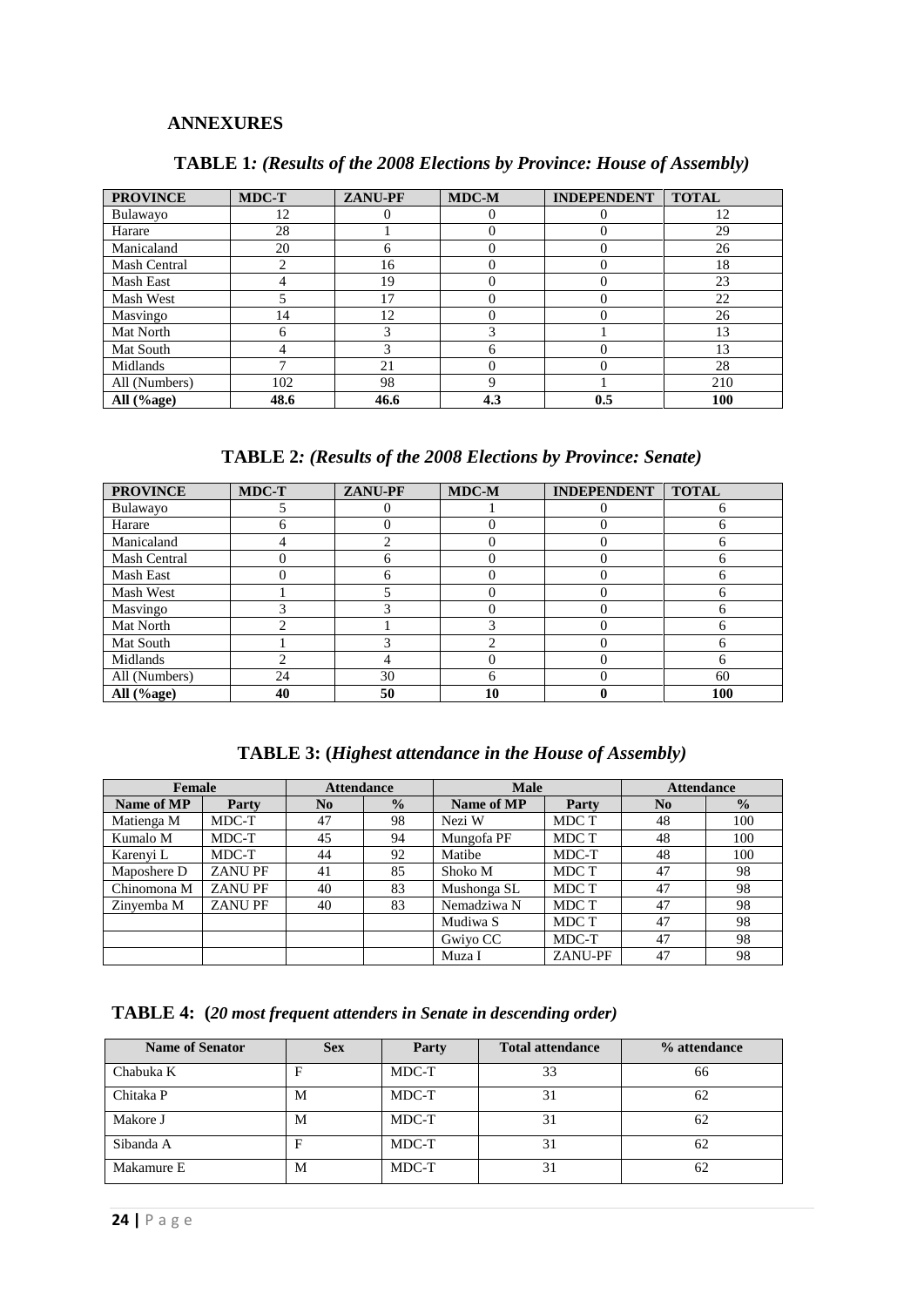| Mandaba M     | M | <b>ZANUPF</b> | 30 | 60 |
|---------------|---|---------------|----|----|
| Marava M      | M | MDC-T         | 29 | 58 |
| Muchihwa R    | F | MDC-T         | 29 | 58 |
| Femai M       | M | MDC-T         | 29 | 58 |
| Muchenje V    | M | <b>ZANUPF</b> | 29 | 58 |
| Chibagu G     | F | <b>ZANUPF</b> | 29 | 58 |
| Makunyana C   | M | MDC-T         | 28 | 56 |
| Mumvuri DDE   | M | <b>ZANUPF</b> | 27 | 54 |
| Rugara K      | M | MDC-T         | 27 | 54 |
| Kabayanjiri O | M | <b>ZANUPF</b> | 27 | 54 |
| Ncube S       | F | MDC-T         | 27 | 54 |
| Ngungubane    | M | Chief         | 27 | 54 |
| Chiduku       | M | Chief         | 27 | 54 |
| Mbambo L      | M | <b>ZANUPF</b> | 27 | 54 |